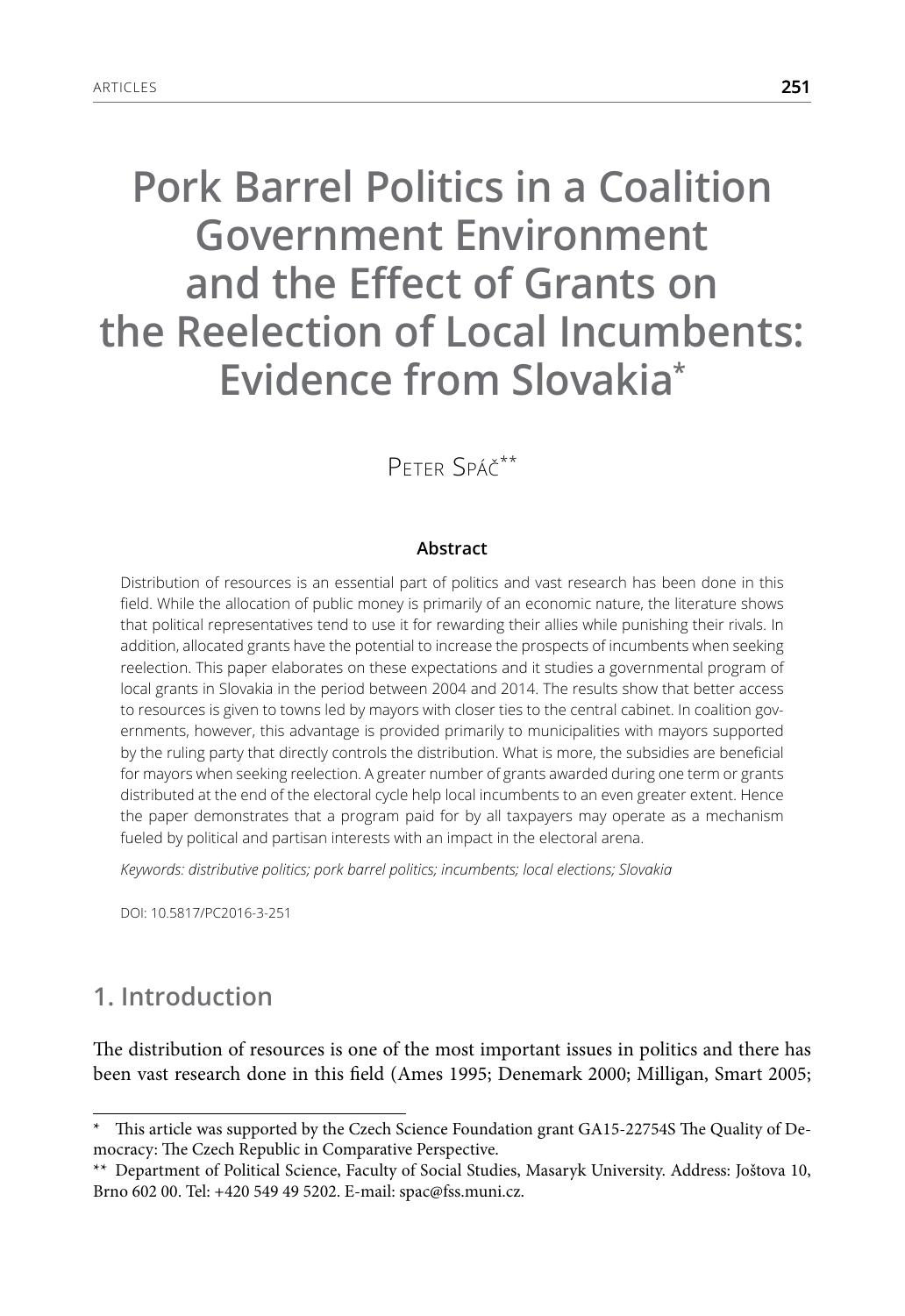Sciara 2012). Many authors use the term 'pork barrel'. Some understand it in a more negative fashion as a subset of distributive politics which lacks efficiency, while others take a more neutral stance (cf. Gaunt 1999; Limosani, Navarra 2001; Evans 2004; Schwartz 1994). Regardless, the character of the distribution remains the same. By definition, distributive politics promotes projects that concentrate benefits in specific geographic areas but their costs are spread all throughout taxation (Shepsle, Weingast 1981). Apart from the distribution itself, its consequences are of equal importance. Awards provide an opportunity for local incumbents to demonstrate their abilities to the voters and thus increase the likelihood of their reelection (cf. Bickers, Stein 1996). Based on this, resources gathered as taxes may unfoundedly serve as an effective electoral campaign tool for selected local representatives.

This paper investigates a governmental funding program aimed at helping municipalities with local infrastructure projects in Slovakia in 2004–2014. The grants are awarded every year by the Ministry of Finance and are under its full discretion. For several reasons, the country provides a suitable environment for analytical purposes. The local grants are distributed to towns led by mayors with clear partisan affiliation which allows estimating a political bias in the allocation process. Second, as a parliamentary democracy Slovakia has developed a prevailing trend of coalition governments. Under such circumstances only one of the ruling parties directly controls distribution. Hence, unlike many countries, the Slovak case allows internal governmental dynamics in the distribution strategies to be uncovered. Finally, the allocation of grants on a yearly basis provides the opportunity to inspect how various patterns of distribution affect the electoral prospects of incumbents.

The paper brings several relevant findings. The results show that the distribution of local grants in Slovakia rewards towns with closer ties to the government at the expense of their rivals from the opposition. In coalition governments, however, this advantage is primarily provided to municipalities led by mayors supported by the party of the Minister of Finance, who controls the distribution, while local leaders from other governmental parties do not enjoy these benefits to such a large extent. Finally, based on the analysis of three local elections (2006, 2010 and 2014), local grants increase the odds of mayoral reelection. Multiple subsidies awarded during one term or grants distributed shortly before the actual election are even more beneficial for incumbents. The paper thus shows that certain patterns of the distribution of resources may substantially assist local partisans in reelection.

The paper is organized as follows: The next section focuses on the literature dealing with pork barrel politics, its motives and its consequences. Then the program of local grants in Slovakia is introduced. Following this, the methods used and the data are presented. The subsequent two sections show the results of the analysis, and this is followed by the final conclusions.

#### **2. Research of Pork Barrel Politics**

In the literature, the term pork barrel is used in connection with the allocation of public resources. Being understood as either a synonym for distributive politics or only as its inefficient subset, its meaning is prevailingly unchallenged. As a political instrument, pork bar-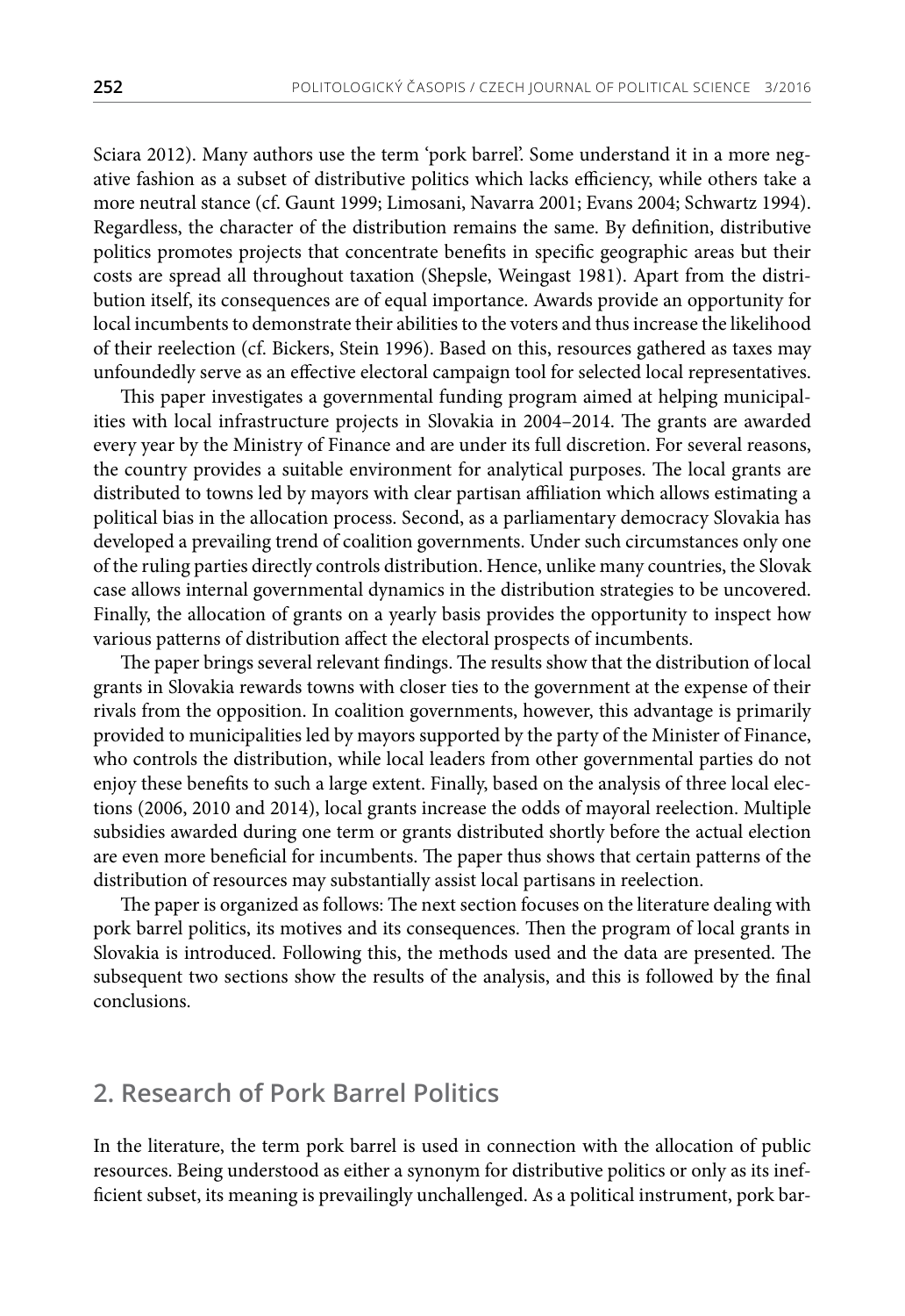rel distribution is a mechanism which provides benefits for selected districts while its costs are spread among the whole society, typically in the form of taxation (cf. Shepsle, Weingast 1981; Del Rossi 1995; Evans 2004). Based on the existing research, pork barrel politics may take various forms, fueled by different motives and leading to various outcomes.

In his paper analyzing the case of New Zealand, Hoare (1992) provided a useful typology. According to him, pork barrel distribution may be realized either individually or in a centralized way. Individual distribution refers to a process where individual political representatives both in power and in opposition use their influence to direct public resources to their own districts, and in effect seek personal reelection. A typical example of this is seen in the USA where members of Congress maintain such influence (cf. Evans 2004; DeBacker 2010; Del Rossi 1995). On the other hand, in an environment with stronger political parties a centralized model of pork barrel politics is likely to occur. Here the distribution is open only to the ruling parties who allocate resources either to constituencies where their candidates won with a clear margin or to districts where their victory is uncertain. The research covers many such examples including Australia, Canada, Greece, Italy, France and Sweden (Denemark 2014; Gaunt 1999; Milligan, Smart 2005; Hazakis, Ioannidis 2014; Buiatti et al. 2014).

In general, pork barrel politics lies somewhere between economic rationalism and political pragmatism. Primarily, the distribution of goods is an economic process that should optimally pursue equity and efficiency. Existing literature, however, contradicts this normative standpoint, and in this context it seems naive to think of distributive politics in purely economic terms, as it is, to some extent, driven by political motivations (cf. Roberson 2008; Hazakis, Ioannidis 2014; Costa-I-Font et al. 2003). As the expenditure of public resources is often discretionary, the political actors in charge face only few obstacles in pursuing their interests (Milligan, Smart 2005).

Pork barrel politics may have a variety of aims, such as pursuing a legislative agenda, rewarding or punishing voters for their previous behavior or ensuring the reelection of selected partisans. First, pork barreling may be motivated by the desire to seek support among elected representatives. Evans (2004), for example, shows how pork barrel projects help to build majority coalitions in US Congress. In her book, she provides a complex analysis of such a case and shows the importance of distributive politics in the legislative process. She states that pork barrel politics may have a damaged reputation but it 'gets things done' (Evans 2004: 2). Here, pork operates as a reward for those willing to support the agenda and vice versa. Similarly, Bullock and Hood (2005) demonstrate this by showing how benefits promised to districts helped the governor of Georgia to rally support in the General Assembly in order to pass a legislative act on the state flag.

Second, by using pork barrel projects, ruling parties may reward or punish voters for their previous voting behavior. If an agency distributes resources primarily to areas governed by its partisans, a signal is sent to voters that by supporting them a further flow of projects is ensured and vice versa. There is a decent amount of research showing that governments tend to reward districts with their own partisans in charge (Golden, Picci 2008; Costa-I-Font et al. 2003; Milligan, Smart 2005). In this field, however, a gap can be observed regarding coalition governments. When dealing with the political bias of distribution politics, prevailing literature covers either cases of single-party governments or treats coalition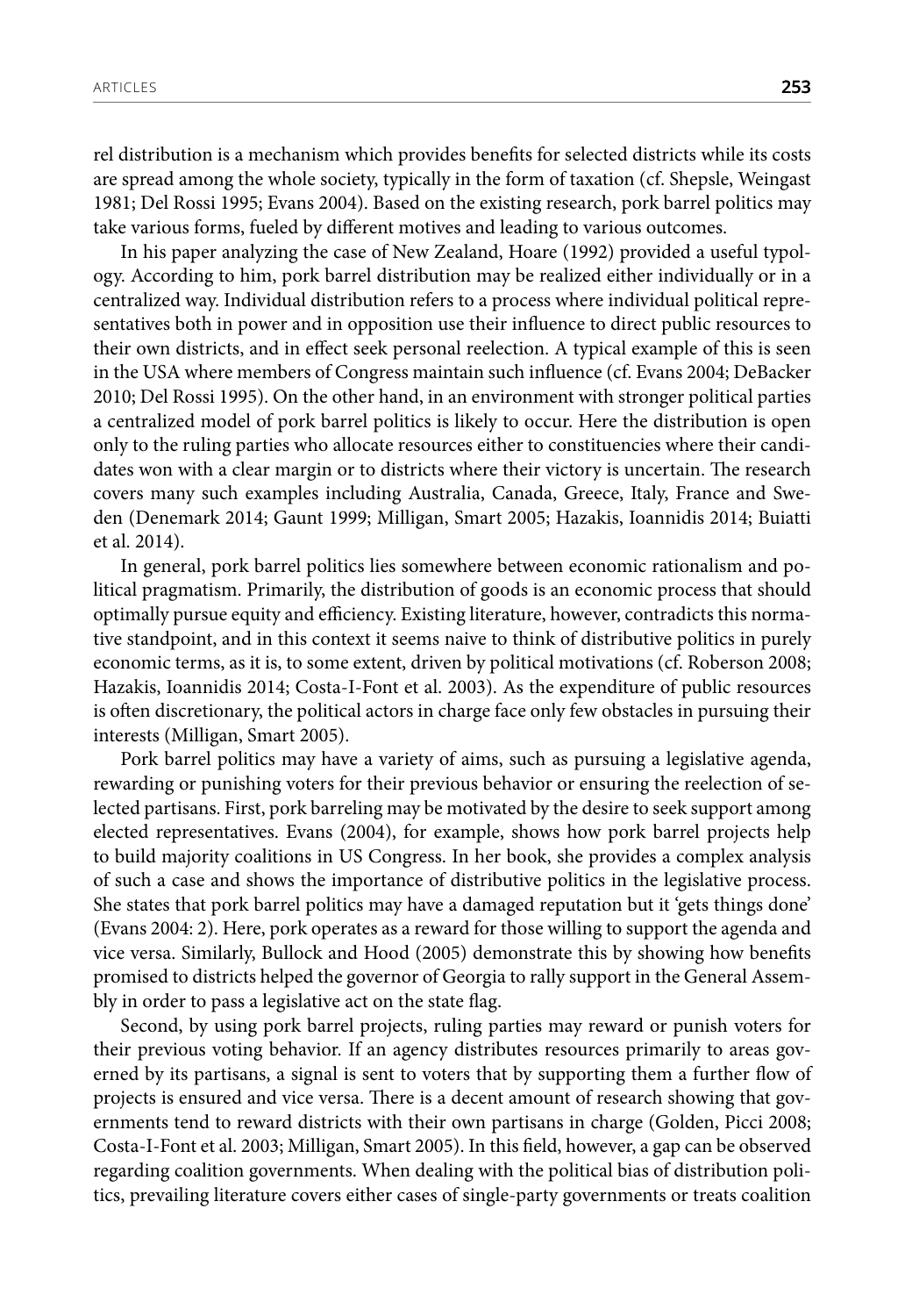cabinets as solid blocs (cf. Gaunt 1999; Veiga, Veiga 2013; Hazakis, Ioannidis 2014; Golden, Picci 2008). The latter approach excludes tracking potential internal dynamics in coalition governments which may occur providing the distribution process is under control of only one of their members. So far this subfield of pork barrel allocation research is rather underdeveloped.

The third motive is partly connected to the previous one. As political parties seek power their general aim is to maximize their gains of votes and seats. Pork barrel distribution may help ruling parties keep their positions as the flow of public money may enhance incumbents' electoral prospects. Here, ruling parties may use different tactics. Following Hoare (1992), they may either pursue the distribution of public money to areas where their members won with a clear margin (safe seats) or they may support highly contested districts (marginal seats). The existing research shows a prevalence of the latter behavior (cf. Bickers, Stein 1994; Gaunt 1999; Johansson 2003). An example of this is provided by Denemark (2000) who analyzed the allocation of sport grants in Australia before the federal elections in 1990 and 1993. He found that the governmental distribution of resources was strongly influenced by partisan interests and that projects were primarily given to governmental party incumbents who were facing risk of loss in the next election. Similarly, Dahlberg and Johansson (2002) studied the allocation of environmental donations in Sweden and their results show that political representatives supported districts with swing voters to a greater extent.

A crucial point regarding pork barrel politics is who takes the credit. Focusing on the centralized form of distributive politics, which is more important for this article than that of the individual, the pork barrel mechanism is a top-down process which typically allocates resources from the national to the regional or local level. An example might be a new school built in a town; although it was paid for by a governmental grant it is more natural to expect that the credit is given to local authorities. However, there are issues that need to be taken into account. As the literature indicates, the credit is more easily given to those who occupy elected offices as individual personalities, such as mayors, as they operate as sole units and do not share their successes and failures. On the other hand, collective bodies such as assemblies instead include representatives of more parties. Hence in such a structure any credit is diffused among the assembly members of different political affiliations (cf. Ansolabehere, Snyder 2006; Ames 1995).

This point leads to the effects of pork barrel politics. The literature provides more findings in which resources are distributed in order to gain support of elected representatives for specific legislative agenda (cf. Evans 2004; Bullock, Hood 2005; Ames 1995). The authors generally agree that pork barrel is helpful to incumbents when seeking reelection (cf. Bernhardt et al. 2004; De La O 2013; Manacorda et al. 2011), although more proof seems to be needed. Regarding local representatives, Luo et al. (2010) analyzed the case of rural China. Based on their results, directly elected mayors who were able to gather more public resources were also more likely to be reelected. Similarly, Levitt and Snyder (1997) found that pork barrel spending helps incumbents to improve their electoral results. These findings thus indicate that including the real effects of pork barrel politics into the research is of vital importance, particularly when the support of voters is at stake.

The explanation of the positive effect of public funding on the electoral prospects of incumbents is quite straightforward. If towns are awarded with public resources, local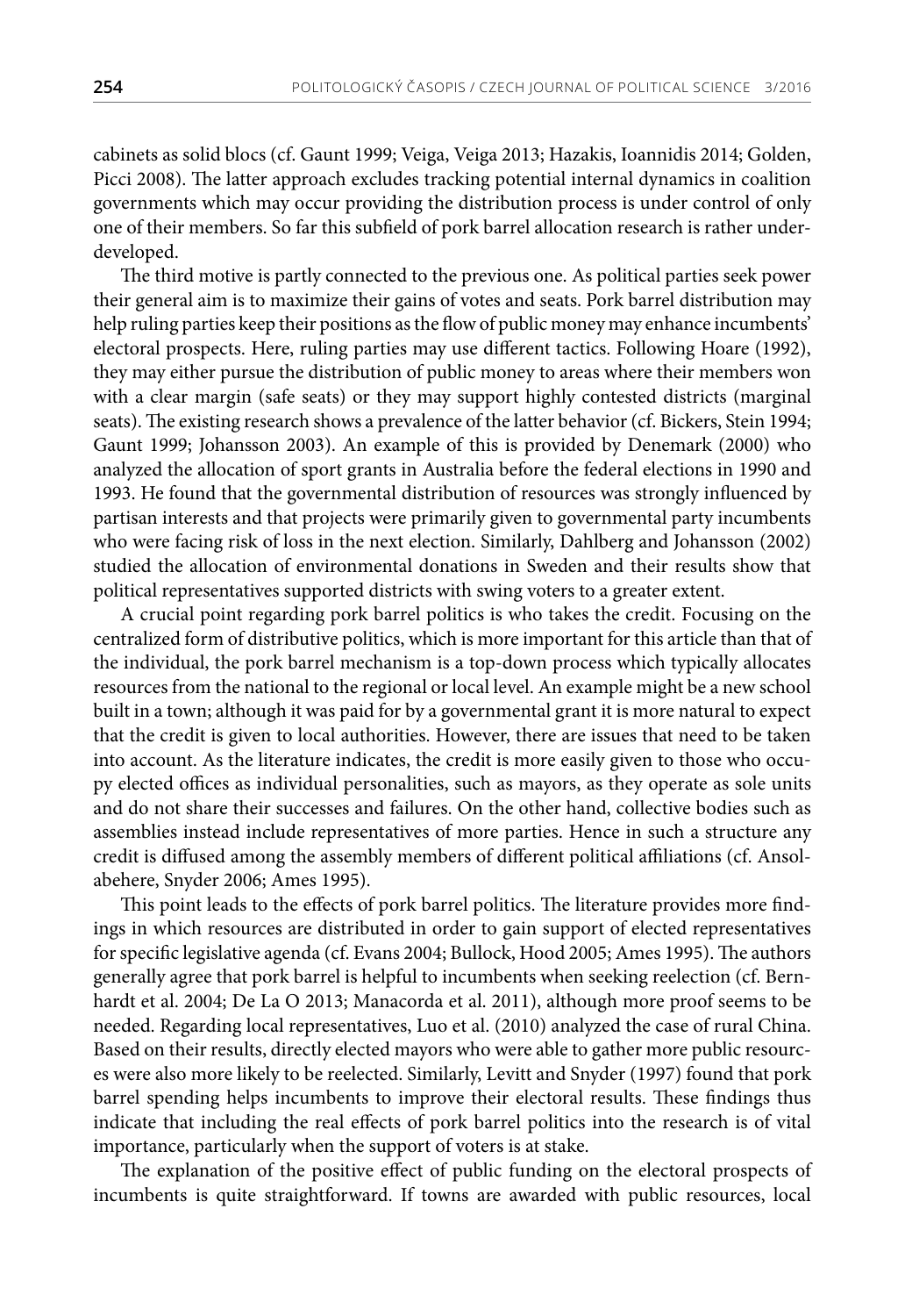authorities may display this as a sign of their good work. As a result, the incumbents receive important support for their next election campaign. Unlike their challengers, they may use the pork as evidence of their abilities and as a promise of further income from public resources for the next term in the event of their reelection. This is easier for incumbents if the effects of projects are more visible to the electorate (cf. Hoare 1992; Milligan, Smart 2005).

A sole effect of public funding on the reelection of incumbents may vary based on specific conditions. First, the number of obtained projects may play a role here. As Bickers and Stein (1994) conclude, a greater number of grants help the incumbents as they are given more opportunities to demonstrate their abilities to the voters. Thus more grants allow elected representatives to present their work as a continuous effort during their whole term, at least in a more persuasive way than a single grant can do. Second, the existing research shows that the effects of subsidies depend on their timing. Although each grant may affect the electoral results of incumbents, voters might be able to better recall those projects awarded later in the term than those obtained in its earlier stages. Hence, voters may reward resources awarded shortly before an election more than grants distributed earlier in the electoral cycle (cf. Veiga, Veiga 2013). In light of this, the amount of grants and the timing of distribution are relevant to a more complex understanding of the potential effects of pork barrel spending.

#### **3. Local Projects in Slovakia**

Slovakia has a parliamentary democratic system with a prevailing tradition of coalition governments. After 1989, the country restored the local government. Each municipality has two directly elected bodies, an assembly and a mayor. The first is a collective body which ranges from 3 to 41 members based on the town population and it is elected for a four year term via block vote. The mayor is the head of the municipality, and is its highest executive official and its main representative. The office is occupied by a single person elected using FPTP system for four year terms. Altogether, Slovakia has nearly 2,900 towns and villages (cf. Spáč, Sloboda 2014).

Municipalities are given vast competences to exercise power in various areas including education, culture, traffic and ecology. To perform their duties, the local government is primarily funded through public resources. The towns are awarded a share of the tax revenues and they may collect their own local taxes and fees. Their income further includes interest on capital, collected fines, gifts and donations (cf. Nižňanský 2005; Law 583/2004).

In 2004, following post-2000 decentralization reforms (cf. Nižňanský, Kling 2002), Slovakia introduced a new funding program aimed at helping the towns with their specific, individual needs. The program is constructed as a top-down mechanism allowing the national government, or more specifically the Ministry of Finance, to distribute a set sum of money to selected municipalities. The grants are intended to assist the towns with infrastructure issues such as traffic, repair and modernization of buildings, etc. The money cannot be used for resolving municipal debt or interest obligations or for paying employee wages.

The whole mechanism works as follows: The program is run annually with each year being a separate round. To apply for a grant the municipalities have to file an official request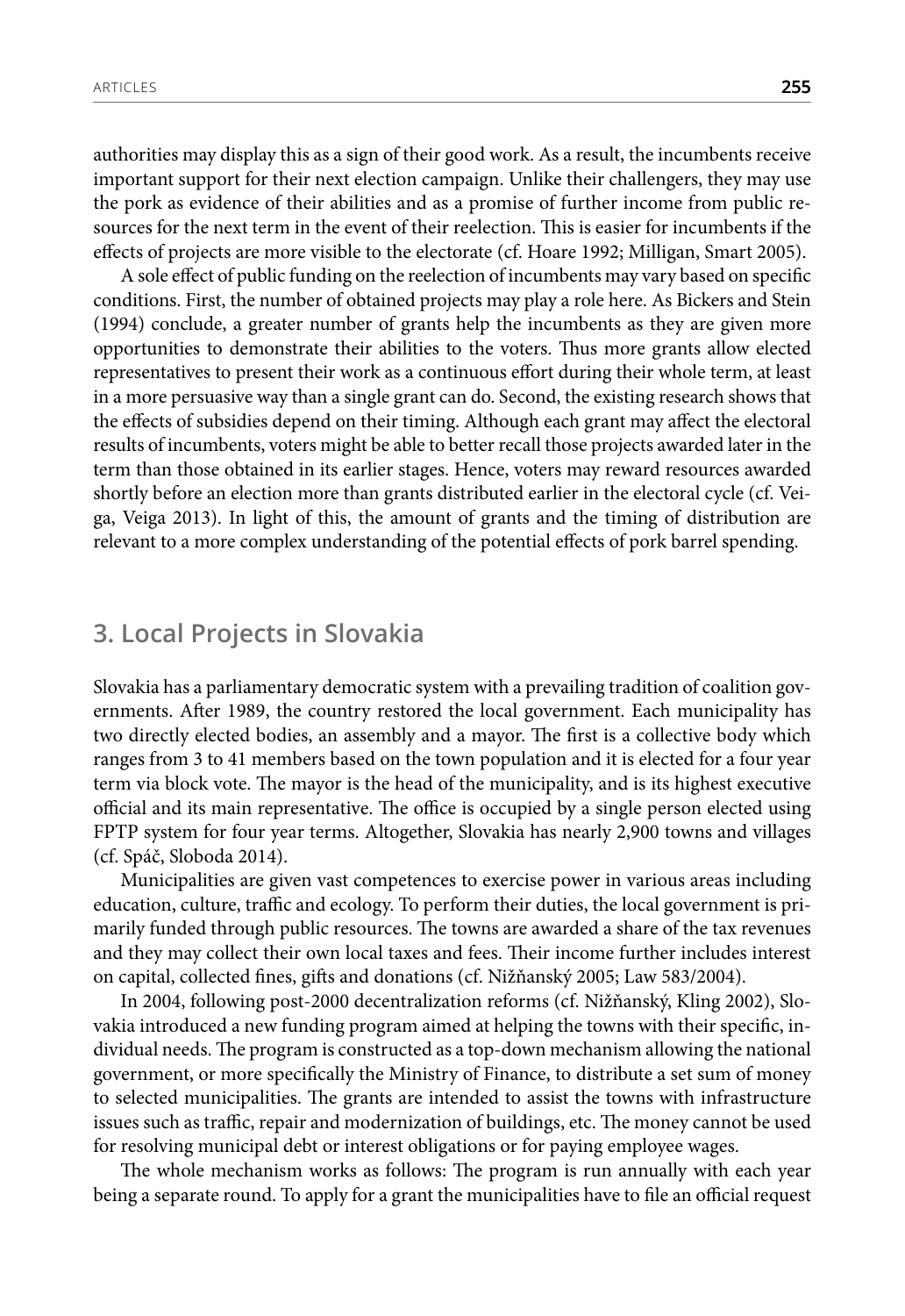within the first three months of the respective year. Here they have to state the sum of money they are asking for and its intended use. The municipalities also have to show that at least one tenth of the projects' costs will be paid from their own resources. The requests are collected at the national level and the government typically decides by the end of July which towns will be given a subsidy and in what amount. A single year program is thus essentially finished within the first half of the year. The government decision is discretionary, without any guidelines or formulas (cf. Ministry of Finance 2005). Note that the government is also not bound by the sum each town requests. Thus a successful municipality may be given financial assistance for its project but with a lower amount of money than it asked for.

Financially, the funding program is rather modest although the funding level used to vary. It reached its peak in 2009 with more than seven million EUR. With respect to individual grants, some funding limits are also applied, e.g. in 2014 the minimum grant sum was set at 1,000 EUR and the maximum was 13,500 EUR (cf. Ministry of Finance 2014). The Minister of Finance may personally decide to exceed the limits, however this happens very rarely. Based on the given limits, the government may theoretically award some money to all municipalities; in practice, however, this does not happen, and only a portion of applicants succeed with their requests (see below).

This paper analyzes the distribution of local grants in 2004–2014. During this period, grants were given every year with two exceptions. Slovakia was damaged by heavy floods in 2010 and the government decided to use the resources to deal with the consequences of this natural disaster. In 2013, local grants were also not funded for two possible reasons. The first reason may have lay in the austerity measures taken by the government. Second, there was an overall increase in wages in the education system which municipalities were unable to cover with their own resources and therefore needed the help of the state. Since 2004, apart from these two years, the funding of local projects took place nine times with four different governments in office (Table 1).

| Table 1: Governments in office and local project funding |           |                               |  |  |  |
|----------------------------------------------------------|-----------|-------------------------------|--|--|--|
| Government (PM)                                          | In office | <b>Funding local projects</b> |  |  |  |
| Dzurinda                                                 | 2002-2006 | 2004, 2005, 2006              |  |  |  |
| Fico I                                                   | 2006-2010 | 2007, 2008, 2009              |  |  |  |
| Radičová                                                 | 2010-2012 | 2011, 2012                    |  |  |  |
| Fico II                                                  | 2012-2016 | 2014                          |  |  |  |
| Source: Author.                                          |           |                               |  |  |  |

### **4. Data and Methods**

This paper studies pork barrel politics in Slovakia. More specifically, it focuses on a governmental program of local grants introduced in 2004 officially aimed at helping towns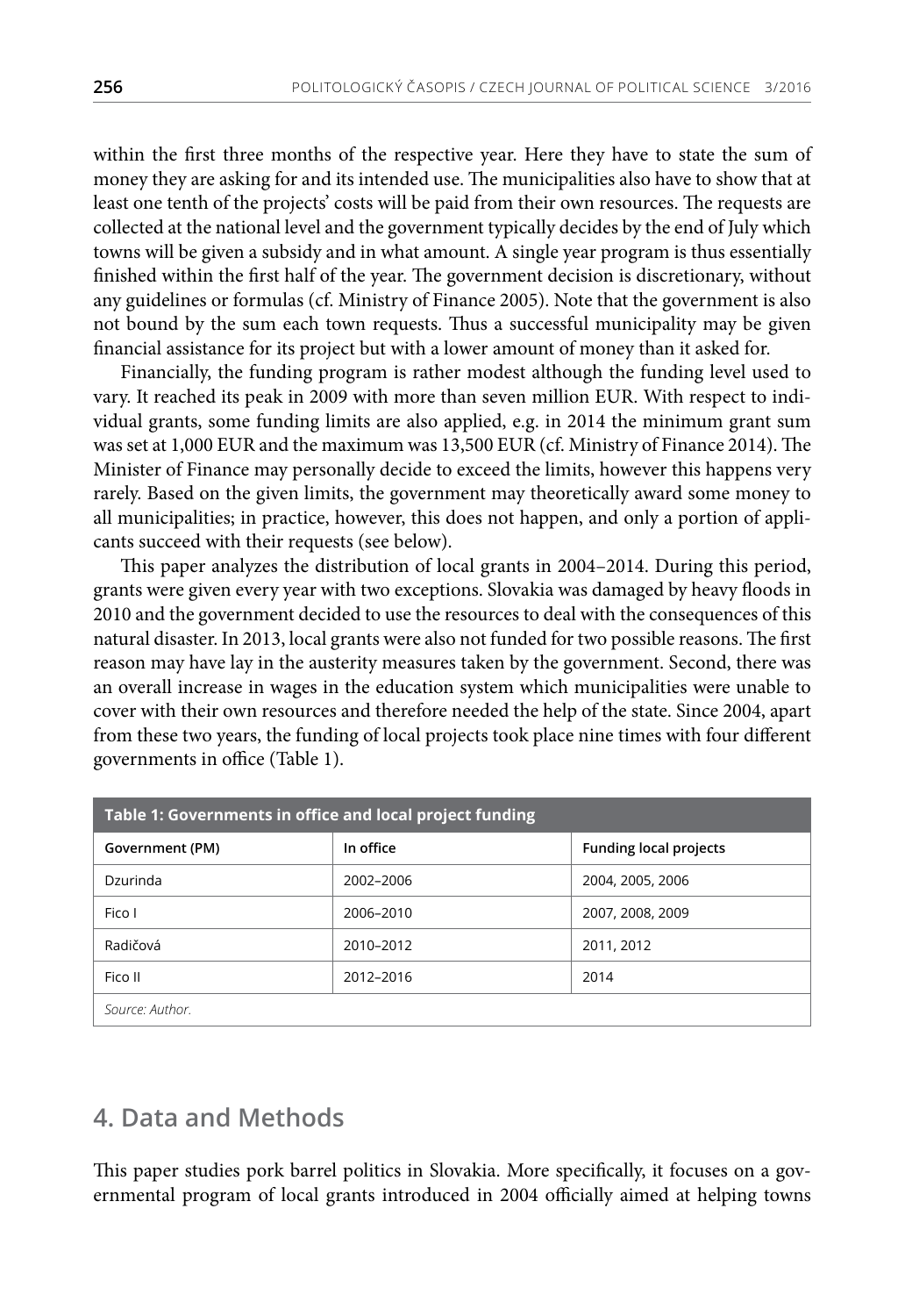with their individual, primarily infrastructure, needs. The literature shows that in order to

distribution funds but also on the consequences of how funds are distributed. Two main aims are thus presented. First, the paper analyses the patterns of the distribution of local grants in Slovakia based on the political affiliation of mayors during 2004– 2014. The program in Slovakia is an example of a centralized pork barrel mechanism (cf. Hoare 1992) which effectively rewards loyal local representatives and punishes others. The subsidy program was launched in 2004 by the cabinet of Mikuláš Dzurinda and since then the country has seen three more governments. After the national election in 2006, a new and rather leftist government was created with Robert Fico as Prime Minister. In 2010, the center-right parties came back into power as they formed a government led by Iveta Radičová. The cabinet did not survive a veto of confidence and an early election was held in 2012. This led to the single party leftist government of SMER-SD, with its leader Fico once again serving as Prime Minister. Note that in all cases the composition of governments has completely changed and thus no party was part of two consecutive cabinets. Hence it seems important to assess whether the installation of new governments led to different tactics in local grant distribution. More generally, the paper tracks the development of the funding program over time since its introduction in 2004.

provide better insight into the topic, pork barrel research should not orient itself only on the

In accordance with the topic of this paper, the independent variable covers the political affiliation of mayors. The candidates for mayor in Slovak local elections may be supported either by political parties or they may run as independents. Based on this, four basic categories of mayors are distinguished. First are mayors of governmental parties, i.e. persons who were elected as nominees only of those parties who are in government at the time of the allocation of grants [M\_GOV]. The second category contains mayors from opposition parties [M\_OPP] and, third, those who received the support of both government and opposition parties  $[M_MIX]$ . The final category contains the independents  $[M_NID]$ . Note that the affiliation of mayors is current to the date of the distribution of grants and not to the date of the local election which they won. Hence, except for the independents, the affiliation of mayors is flexible, because with a change of government the once governmental mayors may become oppositional, etc.

Although the presented categorization has its merits, it is unable to operate on the individual party level. The distribution process however is run by Ministry of Finance led by a minister nominated by only one of the ruling parties. Hence it is reasonable to expect that if towns with a closer link to the government are better off in the distribution, it might be primarily due to the advantage given only to municipalities led by mayors supported by the party of the minister. To concentrate on this, the two groups of towns whose mayors have the support of either of governmental parties, i.e. the category M\_GOV and M\_MIX, are further divided into two parts. The first subgroup contains mayors supported by the party of the minister [M\_GOVa, M\_MIXa] and the second those that do not [M\_GOVb, M\_MIXb]. This specified interest facilitates investigation into the potential internal dynamics in coalition governments; this means that it is applicable only for the period up to the 2012 election, after which a single party government was created. Table 2 presents the full categorization of towns.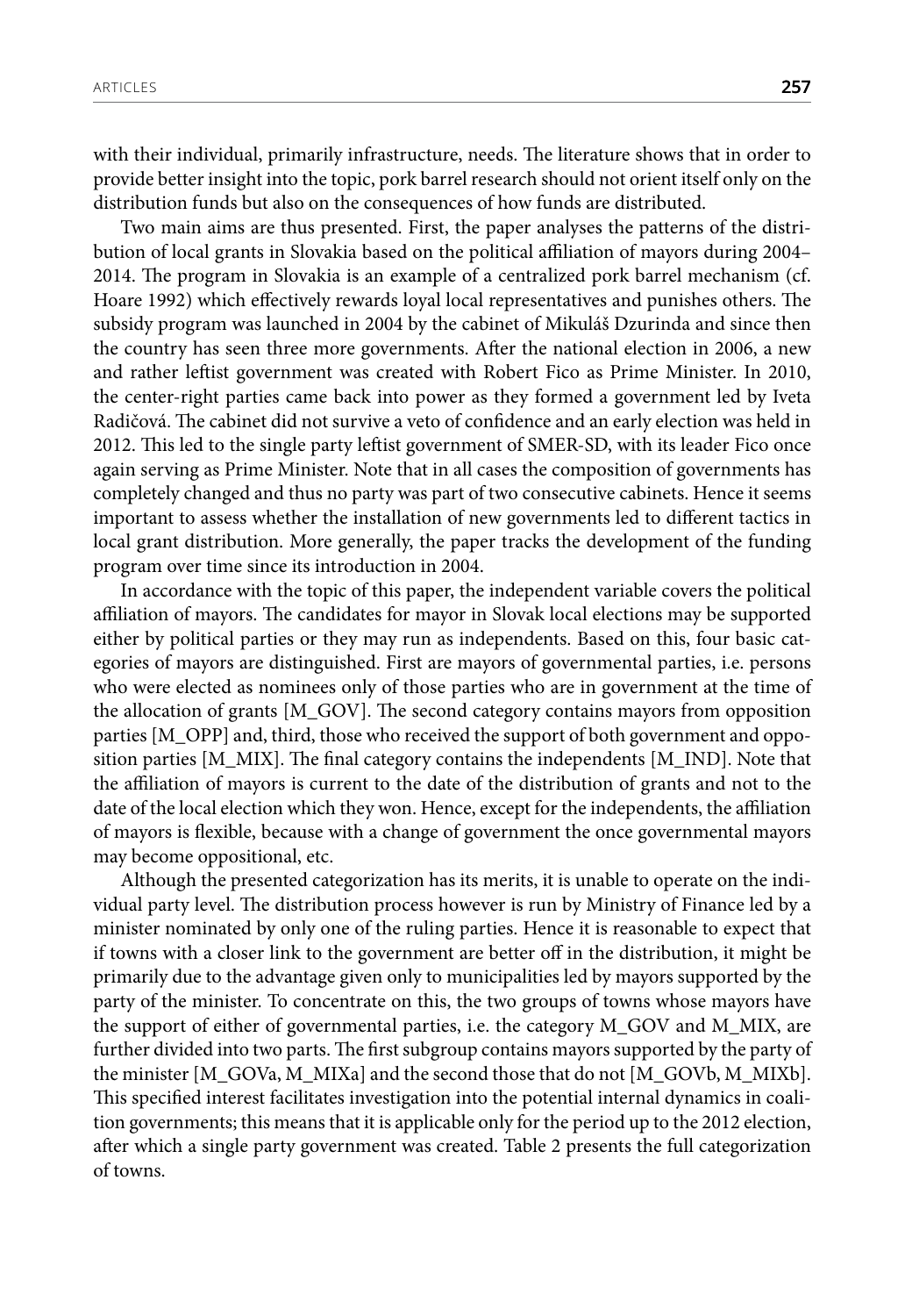| Table 2: Categorization of towns based on party support of mayors |                           |                              |  |  |  |  |
|-------------------------------------------------------------------|---------------------------|------------------------------|--|--|--|--|
| <b>Town variable</b>                                              | Parties supporting mayor  | Support by party of minister |  |  |  |  |
| M GOVa                                                            | Government                | Yes                          |  |  |  |  |
| M GOVb                                                            | Government                | No.                          |  |  |  |  |
| M MIXa                                                            | Government and opposition | Yes                          |  |  |  |  |
| M MIXb                                                            | Government and opposition | N <sub>o</sub>               |  |  |  |  |
| M OPP                                                             | Opposition                | $\overline{\phantom{0}}$     |  |  |  |  |
| M IND                                                             | None (independent)        |                              |  |  |  |  |
| Source: Author.                                                   |                           |                              |  |  |  |  |

The dependent variable may either address the access of towns to grants or it can focus on the amount of distributed money. The latter approach is found in the existing literature (cf. Denemark 2014; Gaunt 1999; Hazakis, Ioannidis 2014), however this has its limits, as it may easily produce a false impression of fairness if the grants are of rather similar value, which is also the case in Slovakia.<sup>1</sup> Hence, in a distribution where only some of the requests are successful while others are not, it is more suitable to focus on the access to public money rather than the amount received. The dependent variable is thus constructed as dummy and it tracks whether a town that filed a request was awarded a grant or not. In the former case the variable has a value of one while in the latter it is zero.

Based on the presented variables, two hypotheses are formulated:

*H1: Towns led by mayors with a closer tie to the government gain better access to local grants than other towns.*

*H2: Towns led by mayors supported by the party of the Minister of Finance gain better access to local grants than municipalities with mayors supported by other governmental parties.* 

In addition to this, a set of control variables is applied. In the economic sense, public funding may follow redistribution or efficiency criteria. The former includes the allocation of funds, primarily to less developed areas, in order to reduce regional disparities while the latter seeks investments into areas that allow for higher returns. The efficiency strategy is, however, only hardly observable in the case of local grants, as the variables used for analysis in the existing research are typically available only for larger territorial units than towns, i.e. regions or federal member states (cf. Rodriguez-Oreggia, Rodriguez-Pose 2004; De la Fuente et al. 1995). On the other hand, the redistribution criteria is more accessible for research purposes and in order to track it in the program of local grants in Slovakia, unemployment is included as a proxy of the economic development of towns (cf. Del Rossi 1995; Hazakis, Ioannidis 2014).

Two additional control variables highlight some municipal characteristics. The first is town population. Smaller towns may find themselves lacking resources for important infrastructure projects hence governments may tend to help them first. The second variable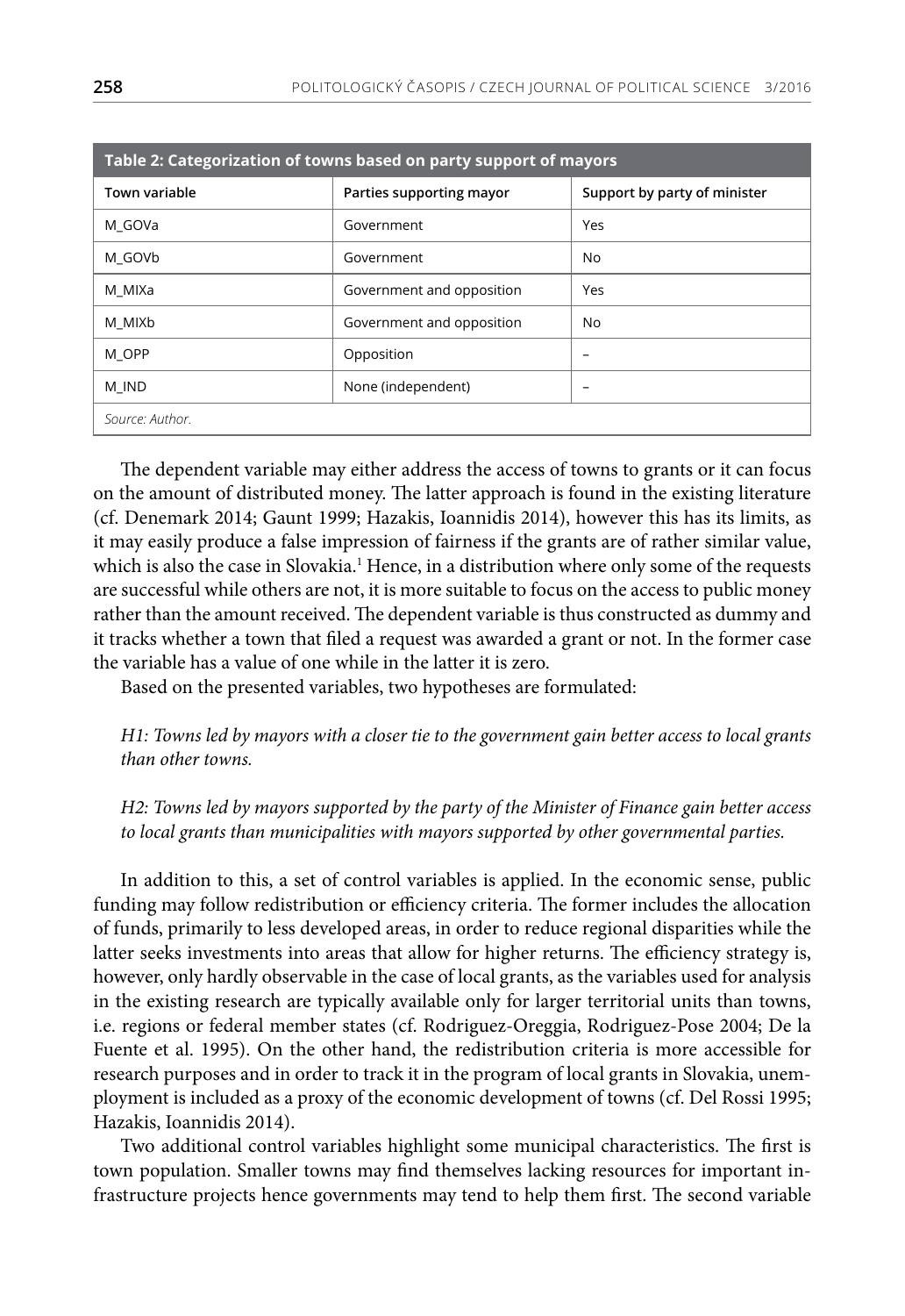addresses the share of Hungarians in a town's population. Hungarians represent the biggest ethnic minority in Slovakia, with around ten per cent of the country's population. Historically Slovakia and Hungary witnessed some mutual tension with important political consequences which remain until the present day (cf. Mesežnikov 2004; Petőcz 2004). After 1989, parties representing the minority have been able to enter parliament, and since 1998 even the government, as they have participated in cabinets led by Mikuláš Dzurinda and Iveta Radičová. For analytical purposes it thus seems interesting to track whether towns with higher shares of Hungarians are advantaged in the allocation of grants in times when parties representing this minority belong to government or, conversely, suffer when these parties are in opposition.

The second aim of this paper addresses the real effects of pork barrel politics. Local representatives who are able to gather more public resources have better chances of reelection. In Slovakia, this falls primarily on mayors who, as individual representatives, do not share credit with anyone for a grant awarded to their town (cf. Ansolabehere, Snyder 2006), unlike local assemblies which consist of members of various political parties. Hence the paper studies whether grants given to Slovak municipalities increase the chances of reelection for their mayors. Such a finding is essential in understanding the whole mechanism of pork barrel politics.

The literature suggests that public grants are more prone to affect the electoral results if they are visible to the voters (cf. Stein, Bickers 1994). The case of Slovakia fits the presented scenario. The funding program is aimed at infrastructure projects hence its results are easily noticed by citizens. Mayors, as the heads of municipalities, thus may use the local grants to support their reelection. Since the introduction of the program in 2004, three local elections have been held (2006, 2010 and 2014). Three rounds of distribution were conducted in each of the analyzed mayoral terms. Note that local elections in Slovakia are held in winter, therefore they always took place after the allocation of grants was finished in the respective year. This provides the opportunity to observe the possible effects of public resources on the electoral prospects of mayors.

The dependent variable is coded as a dummy as it tracks the reelection of mayors with value one given to those who accomplish this goal and zero to those who do not. The main aim is to estimate whether mayors who are successful in gathering public resources are more likely to be reelected. Hence, the independent variables cover several assumptions based on existing literature. First, it is assumed that mayors who obtain grants are more likely to be reelected than local representatives whose municipalities get no grants during their term. For this purpose a dummy is constructed [Awarded grant] with value one for towns that receive at least one subsidy during the mayor's term and zero for towns that do not. Second, due to the potential importance of timing, another dummy is set [Grant before election] with value one for towns that receive grants in the most recent distribution round before local rallies and zero for the remaining municipalities. In the local elections in 2006 and 2014, the final distribution was conducted in the same years, however for the 2010 election, due to the heavy floods in that year, the most recent allocation occurred in 2009. Third, it is presumed that more grants obtained during a term produce a stronger effect than a single grant. Hence, two dummies are constructed. The first maps towns that received one subsidy in the mayoral term [One grant] and second encompasses those that obtained more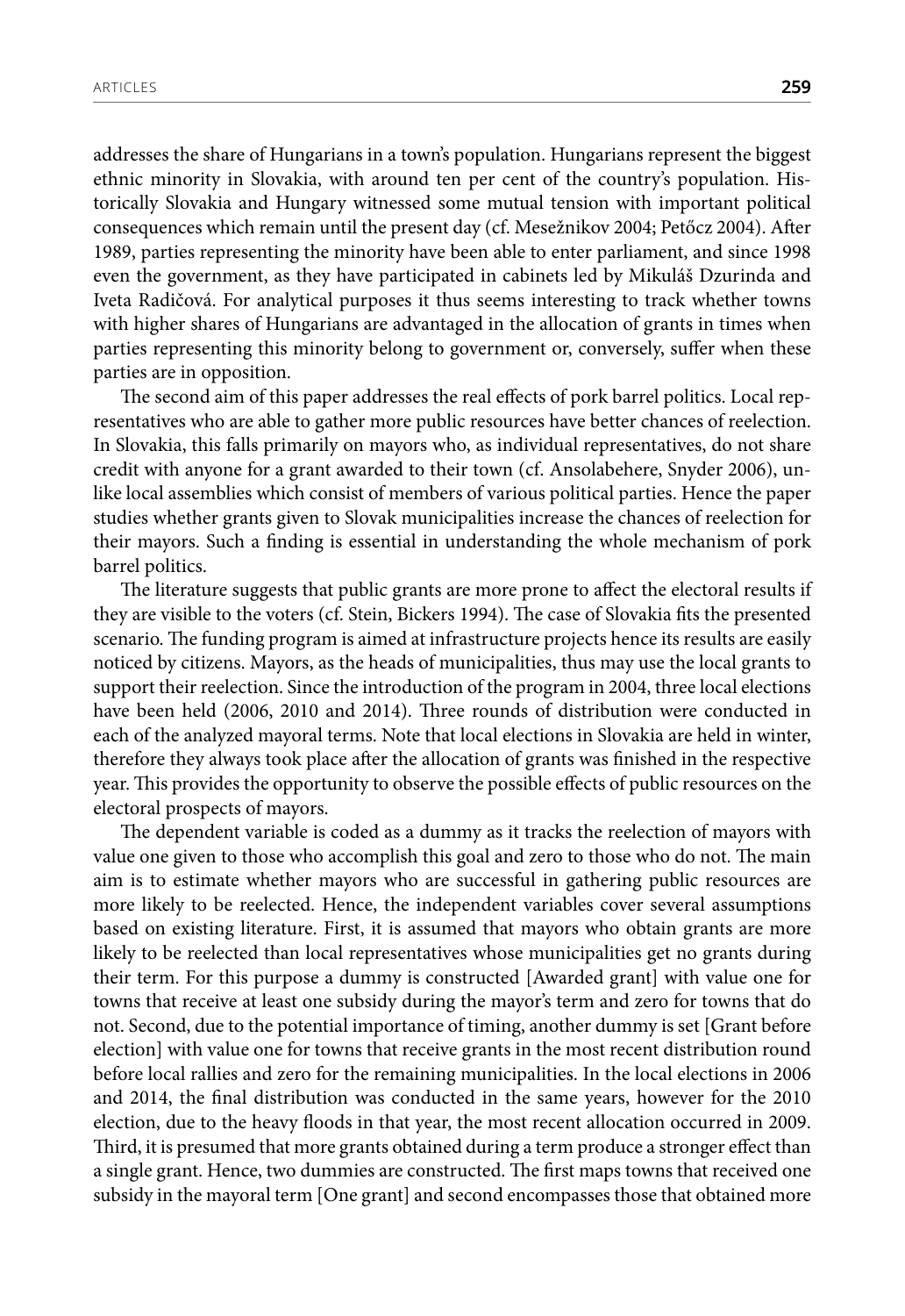than one grant in a term [More grants]. The latter category is not further split because, due to a change in government in 2012, virtually none of towns received three grants during the 2010–2014 mayoral term.

Hence, three additional hypotheses are presented:

*H3: Awarded local grants increase the likelihood of reelection for mayors.*

*H4: Local grants awarded in the most recent distribution before local rallies increase the likelihood of reelection for mayors to a greater extent than the effect expected in H3.*

*H5: More grants awarded during a term increase the likelihood of reelection for mayors to a greater extent than a single grant.*

Examining the reelection of mayors, three control variables dealing with local conditions and competition are used. First, it might be expected that in smaller towns stronger personal relationships benefit the incumbents (cf. Oliver et al. 2012). To track this, a control variable covers the population of towns. Second, the theory of economic voting presumes that voters reward incumbents during better economic times and punish them when the conditions are worse (Lewis-Beck, Nadeau 2011; López de Nava Velasco 2004; Posner, Simon 2002). In this paper, unemployment serves as a proxy for the towns' economic situation, hence, in less developed areas, the need for a change in political representation might be stronger, eventually lowering the prospects of incumbents for reelection. The third and final control variable concerns the competition in local rallies. It measures the amount of running challengers whose numbers may affect incumbent prospects when seeking reelection. The number of challengers ranges from one to fourteen. Due to the low incidence of towns with seven or more challengers, such municipalities were merged with units with value six.

For both aims of this paper, i.e. the analysis of distribution of local grants and the reelection of mayors, the dependent variables are constructed as dummies. Based on this binomial logistic regression is used to measure the effects of the covariates. This method makes it possible to estimate the effects of unit change in the predictors on the odds that the outcomes will occur (be it a grant award for a town or the reelection of a mayor).

This study collects data for all 2,926 (all but two) Slovak municipalities. Both the capital Bratislava and the city of Košice are further internally divided into the parts which have their own local governments. However, the official data about distribution of grants treat these two cities as solid blocs, hence making it impossible to identify which of their parts file an application for a subsidy and which are awarded a grant. The two cities are thus excluded from analysis; this only very slightly reduces the dataset to 2,887 units.<sup>2</sup> In order to follow the two main aims of this paper – the distribution of grants and the reelection of mayors – further specific reductions of the dataset are applied for the models presented in the following chapters. Regarding grant distribution, only towns that file an application are included, as only these can be awarded with a subsidy. In the case of the reelection of mayors, the models contain only towns with a competitive rally and an incumbent mayor running for the office. The presented reductions of the dataset thus effectively provide that models are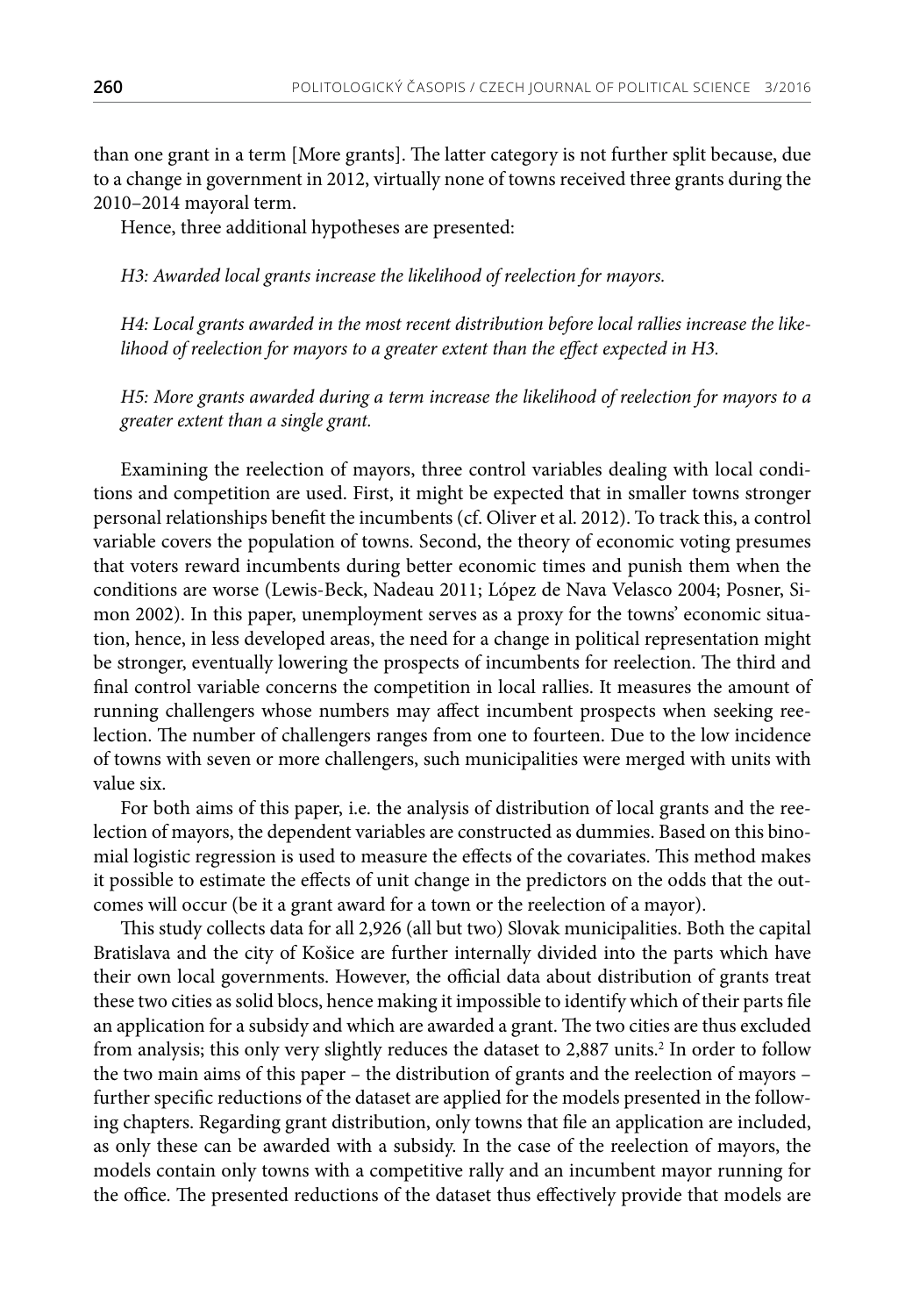not spoiled by the presence of units which, due to their nature, are excluded from scoring each of the values on the dependent variable.

The data for the analysis were gathered from official state institutions. The data about the distribution of local grants were obtained from Ministry of Finance by request. The information about municipalities concerning their population, share of Hungarians and unemployment was acquired from the results of the Population and Housing Census conducted by the Statistical Office of Slovak Republic (Statistical Office of the Slovak Republic 2001; 2011) and from Central Office of Labour, Social Affairs and Family by request. Finally, the data on local elections and their results are from official electoral sources provided by the Statistical Office of Slovak Republic (Statistical Office of the Slovak Republic 2016).

#### **5. Distribution of Grants**

With two exceptions (see above), grants have been distributed every year since 2004. Table 3 presents the basic outline of grants awarded and the development of the funding program over time. As the data show, governments distribute several hundred grants in every round, however in 2012 only 65 subsidies were given. This was because of the specific position of Radičová's government at the end of 2011 in which it did not survive a vote of confidence and operated with only limited powers until the early election in spring 2012.

| Table 3: Grants awarded to towns based on the affiliation of mayors |            |            |           |           |              |             |       |
|---------------------------------------------------------------------|------------|------------|-----------|-----------|--------------|-------------|-------|
| Year                                                                | M GOVa     | M GOVb     | M MIXa    | M MIXb    | M IND        | M OPP       | Total |
| 2004                                                                | 81(1.9)    | $123(-.8)$ | 26(.0)    | 13 (-2.0) | 235(1.2)     | $208(-1.0)$ | 686   |
| 2005                                                                | 86(8.2)    | $57(-1.2)$ | 22(2.0)   | $13(-.2)$ | $102(-1.6)$  | 78 (-3.9)   | 358   |
| 2006                                                                | 124 (11.8) | $71(-3.7)$ | 46 (5.2)  | 20(.2)    | $167(-2.1)$  | 145 (-4.5)  | 573   |
| 2007                                                                | 445 (21.2) | 125 (3.3)  | 55(2.5)   | 30(.3)    | $140(-11.1)$ | $56(-14.3)$ | 851   |
| 2008                                                                | 446 (14.8) | 115(.2)    | 59 (2.5)  | $27(-9)$  | $183(-6.1)$  | 70 (-12.0)  | 900   |
| 2009                                                                | 466 (13.1) | $123(-.5)$ | 61(1.7)   | $34(-6)$  | $220(-5.1)$  | $90(-10.6)$ | 994   |
| 2011                                                                | 120 (15.8) | 27(.2)     | 21(2.6)   | $7(-2.0)$ | $84(-1.5)$   | $40(-9.6)$  | 299   |
| 2012                                                                | 30(8.9)    | $2(-1.7)$  | 8(3.5)    | $1(-1.1)$ | $16(-1.4)$   | $8(-4.5)$   | 65    |
| 2014                                                                | 333 (16.1) | N/A        | 144 (7.0) | N/A       | 128 (-9.5)   | $95(-11.2)$ | 700   |

*Note: Adjusted standardized residuals are in parentheses. A separate calculation is done for each year with towns not awarded with grants not reported in the table. Chi-Square is significant (p < 0.001) for 2005–2014.*

*Source: Author.*

The data suggest a partisan bias in the distribution process. As can be seen in the table, a constant preference was given to towns with mayors who were supported by governmental parties at the expense of the independents and, predominantly, of the municipalities with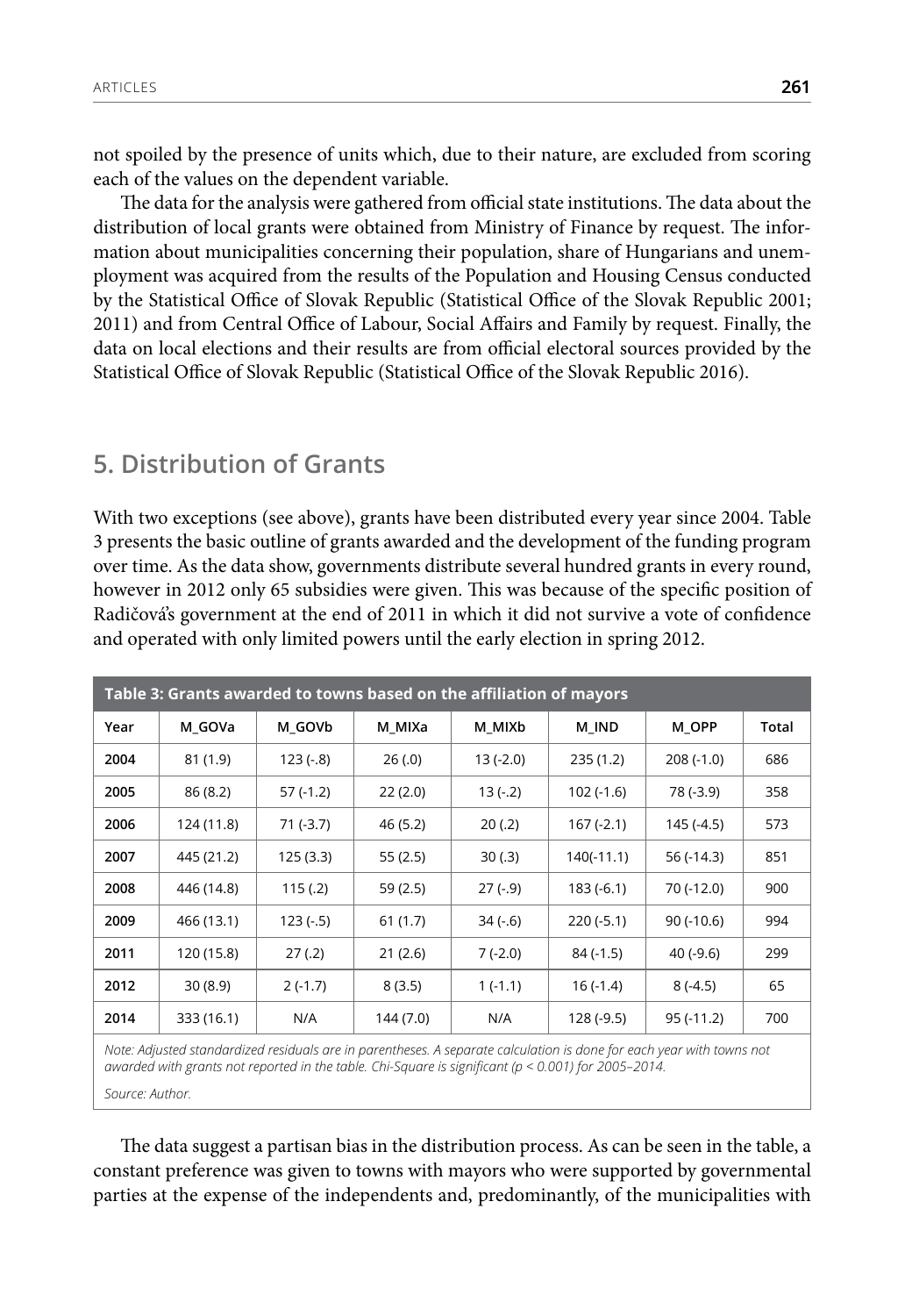oppositional leadership. This advantage however was only given to those of these towns whose mayors were supported by the party of the Minister of Finance, i.e. M\_GOVa and M\_MIXa. Municipalities whose mayors got support from other governmental parties did not enjoy such benefits, although they were still better off than towns with independents or oppositional representatives. The depicted pattern is observable from 2005 and, as the standardized residuals show, it even intensified after Robert Fico became Prime Minister in 2007. What is more, this method of distribution was, without exception, preserved and adopted by further governments.

The above presented outcomes are supported by the success rate of towns when applying for a subsidy (Table 4). This data confirm that requests filed by towns with independent or oppositional mayors were the least successful during the entire analyzed period. Towns from M\_GOV and M\_MIX categories were better off, although only if their mayors got support from the Minister of Finance's party. The sole backing by other governmental parties had no such effect. Note that success rate of M\_GOVa towns was always higher than for M\_GOVb towns, with a substantial margin ranging from 8.6 to 42.6 percentage points. Both subgroups of M\_MIX towns showed a slightly lower difference (9.2–22.6 percentage points), but it was still relevant. A question might be raised about the overall low numbers in 2011 and especially in 2012. The explanation is straightforward as the then-government decided to award fewer grants than the previous cabinets. With the amount of requests from towns being the same, the success rates naturally went down for all categories, however without any influence on the positive bias based on partisan links.

| Table 4: Percentage success rate of grant applications |        |        |        |        |       |       |      |
|--------------------------------------------------------|--------|--------|--------|--------|-------|-------|------|
| Year                                                   | M GOVa | M GOVb | M MIXa | M MIXb | M IND | M OPP | All  |
| 2004                                                   | 46.0   | 37.4   | 39.4   | 26.0   | 41.5  | 37.7  | 39.4 |
| 2005                                                   | 48.9   | 21.1   | 34.4   | 22.8   | 21.4  | 17.5  | 24.0 |
| 2006                                                   | 61.4   | 18.8   | 50.0   | 27.4   | 23.6  | 20.3  | 26.4 |
| 2007                                                   | 73.2   | 46.8   | 48.7   | 39.0   | 20.5  | 10.9  | 37.6 |
| 2008                                                   | 74.6   | 50.4   | 62.1   | 44.3   | 37.9  | 20.6  | 49.9 |
| 2009                                                   | 79.0   | 55.7   | 65.6   | 54.0   | 47.3  | 29.9  | 57.4 |
| 2011                                                   | 48.2   | 15.5   | 24.7   | 7.6    | 13.1  | 5.2   | 14.9 |
| 2012                                                   | 13.6   | 1.2    | 10.4   | 1.2    | 2.6   | 1.1   | 3.4  |
| 2014                                                   | 68.0   | N/A    | 57.6   | N/A    | 22.0  | 17.8  | 37.7 |
| Source: Author.                                        |        |        |        |        |       |       |      |

In order to better estimate of the distributive politics, a logistic regression is applied with separate models for each year. The calculations include the affiliation of mayors with oppositional mayors being the reference category. As for the control variables, the share of Hungarians and the level of unemployment are in per cent while population size is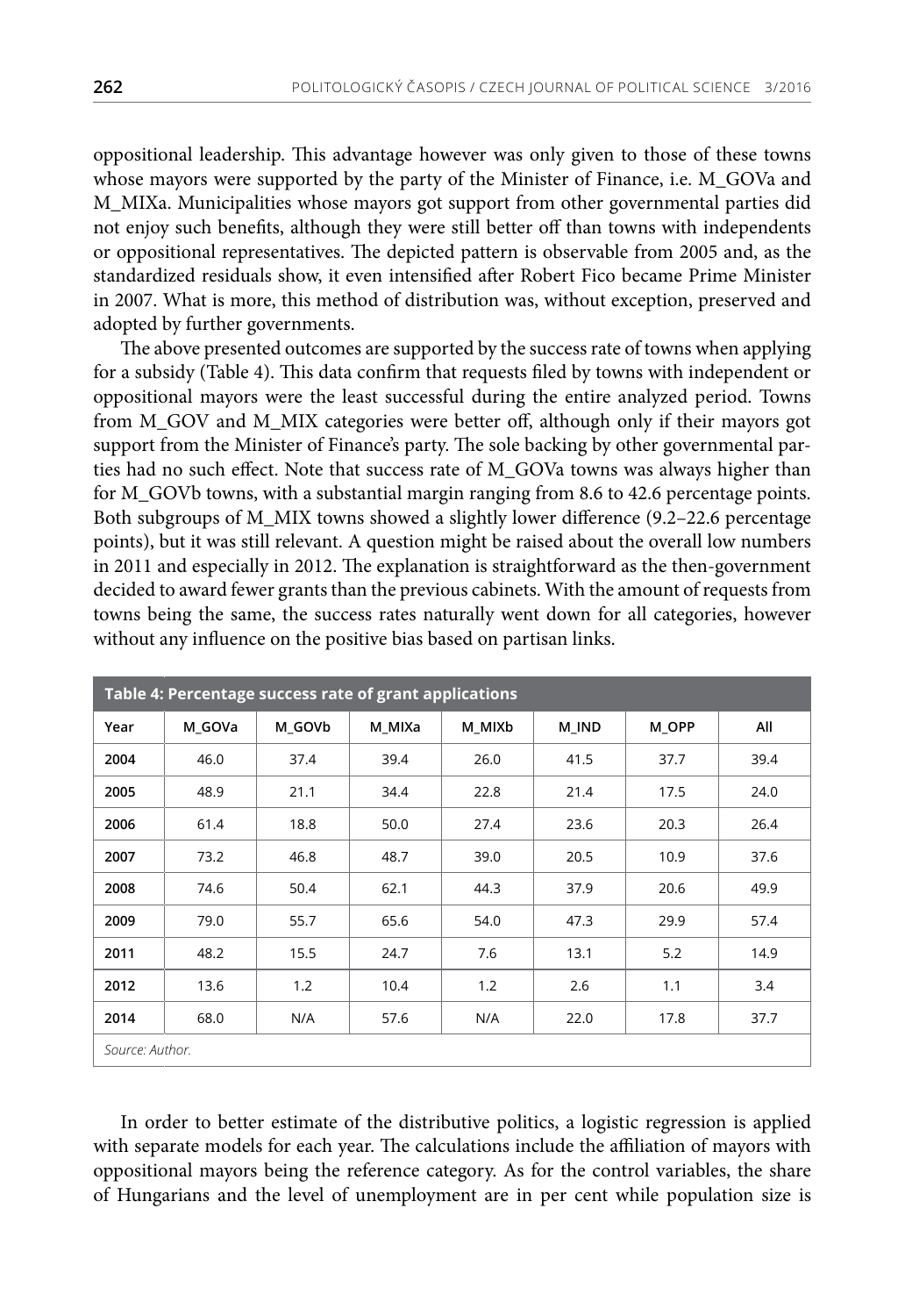expressed in thousands of people. No multicollinearity was found between the variables. Table 5 provides the results.

| Table 5: Distribution of grants (B coefficients)                                            |            |              |             |             |              |            |             |             |             |
|---------------------------------------------------------------------------------------------|------------|--------------|-------------|-------------|--------------|------------|-------------|-------------|-------------|
|                                                                                             | 2004       | 2005         | 2006        | 2007        | 2008         | 2009       | 2011        | 2012        | 2014        |
|                                                                                             | Dzurinda   | Dzurinda     | Dzurinda    | Fico        | Fico         | Fico       | Radičová    | Radičová    | Fico        |
| Mayor_GOVa                                                                                  | $.346*$    | $1.544***$   | 1.888***    | 2.863***    | 2.340***     | $2.122***$ | 2.868***    | 2.656***    | 2.237***    |
|                                                                                             | (1.413)    | (4.681)      | (6.603)     | (17.507)    | (10.386)     | (8.352)    | (17.604)    | (14.242)    | (9.364)     |
| Mayor_GOVb                                                                                  | $-120$     | .202         | .047        | 1.699***    | $1.252***$   | .994***    | $1.221***$  | .182        |             |
|                                                                                             | (.887)     | (1.223)      | (1.048)     | (5.470)     | (3.498)      | (2.702)    | (3.391)     | (1.200)     |             |
| Mayor_MIXa                                                                                  | .127       | $.902**$     | $1.394***$  | $1.716***$  | $1.720***$   | $1.426***$ | $1.812***$  | $2.423***$  | $1.823***$  |
|                                                                                             | (1.135)    | (2.464)      | (4.032)     | (5.561)     | (5.586)      | (4.162)    | (6.124)     | (11.281)    | (6.191)     |
| Mayor_MIXb                                                                                  | $-481$     | .288         | .394        | $1.372***$  | $1.017**$    | .964**     | .409        | .187        | $\ldots$    |
|                                                                                             | (.618)     | (1.334)      | (1.483)     | (3.944)     | (2.765)      | (2.623)    | (1.506)     | (1.206)     |             |
| Mayor_IND                                                                                   | .135       | .187         | .208        | .591**      | $.770***$    | .688***    | .973***     | $1.023*$    | .256        |
|                                                                                             | (1.145)    | (1.205)      | (1.231)     | (1.806)     | (2.160)      | (1.990)    | (2.645)     | (2.782)     | (1.291)     |
| Mayor_OPP (ref.)                                                                            | $\ldots$   | $\cdot\cdot$ | $\ldots$    | $\ldots$    | $\cdot\cdot$ | $\ldots$   | $\ldots$    | $\ldots$    |             |
| Hungarians                                                                                  | .003       | .002         | $-.004$     | $-0.015***$ | $-0.006*$    | $-.004$    | $-.001$     | $-0.022$    | $-0.002$    |
|                                                                                             | (1.003)    | (1.002)      | (.996)      | (.985)      | (.994)       | (.996)     | (.999)      | (.979)      | (.998)      |
| Population                                                                                  | $-0.075**$ | .020         | $-0.003$    | $.024*$     | .030         | .008       | $-.004$     | $-080$      | $-0.016$    |
|                                                                                             | (.927)     | (1.021)      | (.997)      | (1.024)     | (1.031)      | (1.008)    | (.996)      | (.923)      | (.984)      |
| Unemployment                                                                                | $-0.006$   | $-0.018**$   | $-0.015**$  | $-0.010*$   | $-.011*$     | $-0.009*$  | $-0.017**$  | .003        | $-.001$     |
|                                                                                             | (.994)     | (.982)       | (.985)      | (.990)      | (.989)       | (.991)     | (.981)      | (1.003)     | (.999)      |
| Constant                                                                                    | $-311*$    | $-1.247***$  | $-1.125***$ | $-1.699***$ | $-.011***$   | $-603***$  | $-2.531***$ | $-4.443***$ | $-1.439***$ |
|                                                                                             | (.733)     | (.287)       | (.325)      | (.183)      | (.330)       | (.547)     | (.080)      | (.012)      | (.237)      |
| Nagelkerke R Sq                                                                             | 0.020      | 0.079        | 0.115       | 0.345       | 0.222        | 0.177      | 0.204       | 0.157       | 0.260       |
| N                                                                                           | 1,739      | 1,49         | 2,168       | 2,265       | 1,805        | 1,733      | 2,008       | 1,933       | 1,855       |
| Odds ratio in parentheses. * $p < .05$ , ** $p < .01$ , *** $p < .001$ .<br>Source: Author. |            |              |             |             |              |            |             |             |             |

The results confirm an existing political bias in the distribution of local grants in Slovakia. If the program ran under strict economic logic we would expect the less developed areas to be more likely awarded with a subsidy. This is not the case, however. Unemployment, serving as an economic proxy for the development of towns, is found to have only a limited effect and therefore the municipalities that are worse off do not have higher odds in getting a grant. A very weak effect is also found for population size. Only in 2004 were smaller towns, which typically lack resources for infrastructure projects, given some advantage over bigger cities, however this did not recur. We may conclude that Slovak governments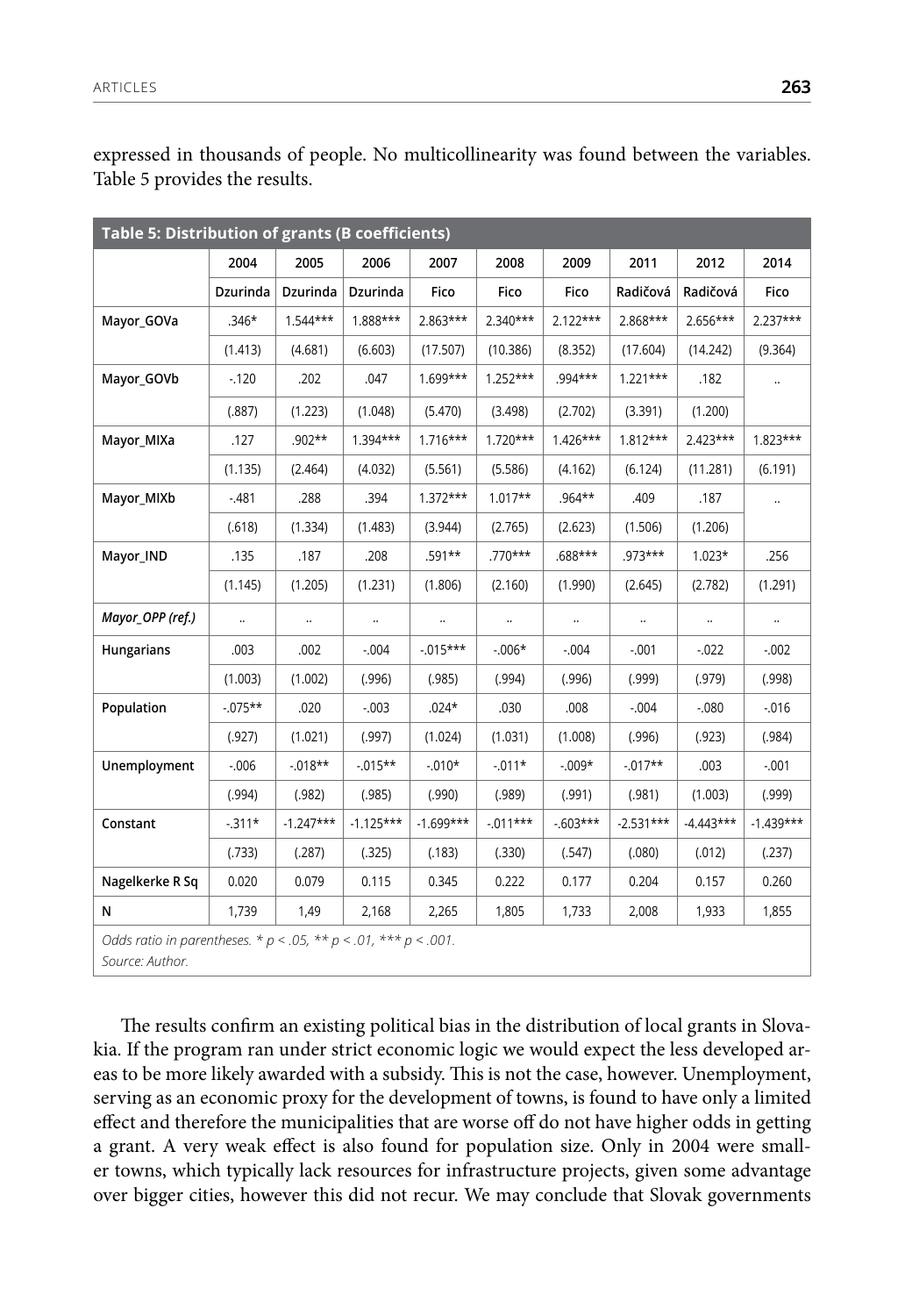do not use local grants to promote equity or to diminish economic differences at the local level. Similarly, the share of Hungarians was found to have limited effect; this suggests that presence or absence of parties representing this minority in government does not influence distribution.

The findings show that mayoral affiliation affects the access of towns to local grants. According to the results, municipalities with closer ties to the government are favored over towns with oppositional leadership. This pattern is less visible for the first distribution round in 2004, however it increased over time and it became prevalent as of 2007. What is more, with the installment of the Fico cabinet after the 2006 election, even the towns with independents were better off than those led by oppositional mayors. Hence in general, local representatives supported by the opposition witnessed the least odds of succeeding with their grant requests. The presented findings give support to hypothesis H1.

A closer look into the categories of towns led by mayors with governmental or mixed support reveals that the support from the party of Minister of Finance is important. A comparison of estimates shows that for the entire time period no single subgroup which lacked the support of the Minister of Finance's party had greater odds of receiving a grant than the respective subgroup consisting of municipalities led by mayors who had such support. More specifically, the odds for M\_GOVb towns never exceeded those for M\_GOVa towns, and the same goes for towns with mixed support. What is more, towns with mixed support including the party of the minister (M\_MIXa) always had a greater probability of receiving a subsidy than municipalities with mayors backed solely by other governmental parties (M\_GOVb).

The results thus suggest that the distribution followed both partisan and governmental interests. Towns where both these interests were met, i.e. towns with mayors who were supported exclusively by parties in government including the Minister of Finance's party (M\_GOVa), had by far the best access to local grants for the whole analyzed period. However, if one of these interests criteria was missing or weakened, the comparison of odds for M\_MIXa and M\_GOVb shows that the Minister of Finance's party gave higher priority to towns led by mayors who it supported in conjunction with other parties (including those from the opposition) than it did to funneling subsidies to municipalities led by mayors who were supported by other parties in the ruling coalition.

In other words, it seems that if there was a conflict of the presented interests, the distribution supported partisan aims first and foremost; differentiating between government and opposition came in second. The presented outcomes thus support hypothesis H2.

In order to assess whether the findings significantly differ among the analyzed years, a pooled model with time fixed effects was calculated (Nagelkerke R square  $= 0.319$ ). The model includes all units ( $N = 16,996$ ) and applies interactions between the categories of towns with dummies representing the respective years. Due to its size, the model is not reported. Its outcomes confirm that the political bias in the distribution process increased over time. When compared to the first distribution round in 2004, the advantage given to municipalities with closer ties to the government increased and this change was highly significant. This shift was most notable in the case of towns led by mayors supported by the party of the minister (at p<0.05 in 2005 for M\_MIXa and p<0.001 for all other years and both subgroups). A similar trend is found for types M\_GOVb and M\_MIXb. Finally, the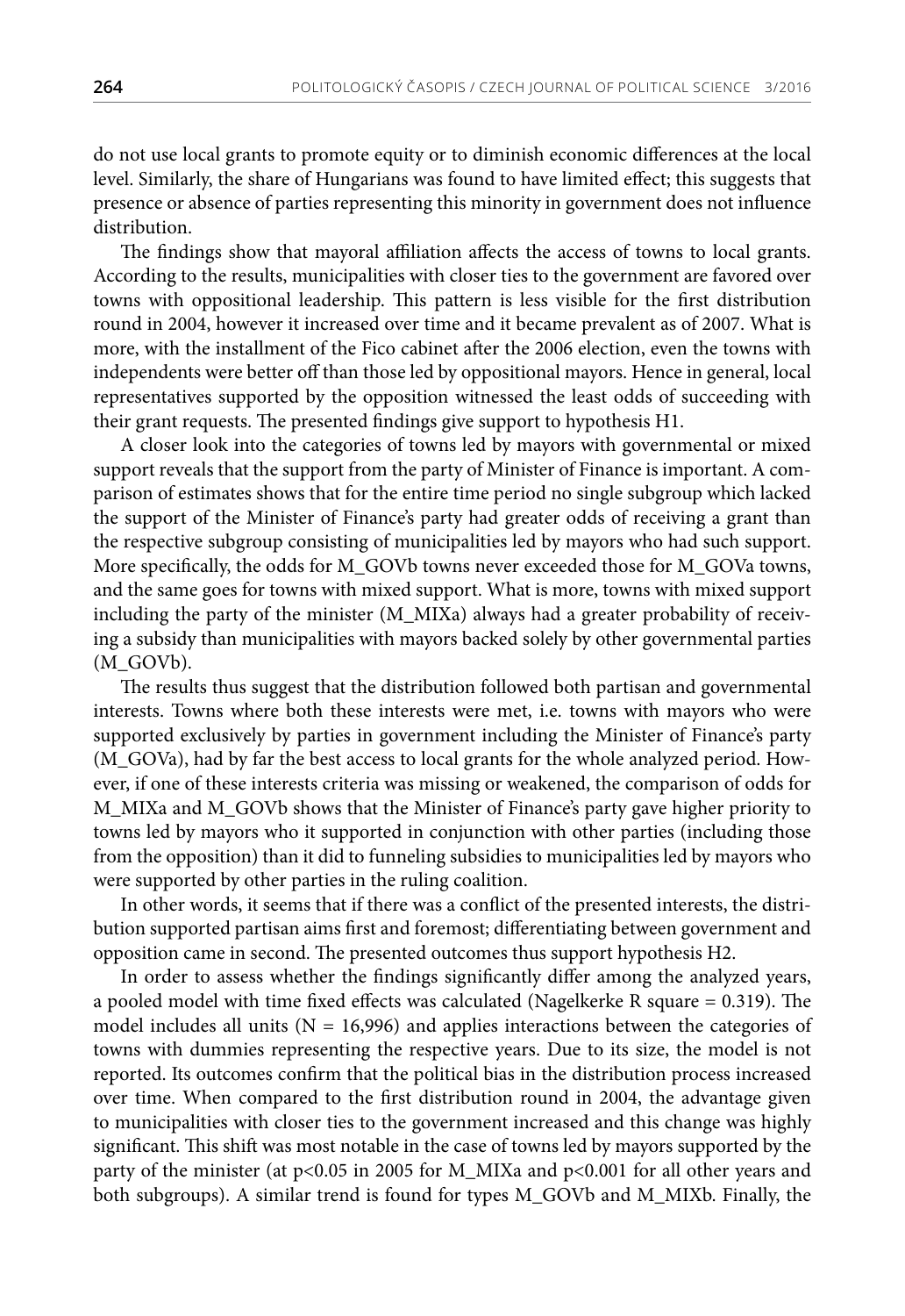independents were treated significantly better only during the Robert Fico's first cabinet and the first year of Radičová's rule, while in the remaining years the results were not significantly different than in 2004. The pooled model thus provides evidence that the variation found among the separate models was predominantly of significant value and that the municipalities led by mayors with closer links to national governments became substantially better off over time.

#### **6. Reelection of Mayors**

By definition, pork barrel politics provides resources to selected areas while the costs are spread throughout the whole society (Shepsle, Weingast 1981). Although the results of pork barrel politics, in the form of new roads or investments in the education system, are beneficial to all citizens regardless of their political views, distributive politics is often fueled by different motives than providing for the public good. In centralized pork barrel distribution, as is the case in Slovakia, the central agency allocates resources to selected constituencies in order to provide help to incumbents, i.e. to primarily increase the likelihood of their reelection.

In general, mayors in Slovakia have a high rate of reelection. As Figure 1 shows, in towns with competitive rallies, i.e. with at least one challenger, incumbents are able to keep their office three out of four times. These numbers are lower for municipalities that do not obtain grants during the respective mayoral terms. On the other hand, towns which are awarded grants have a higher mayoral reelection rate. Although all categories with grants obtained show greater incumbent success than towns without a subsidy, the peak is found

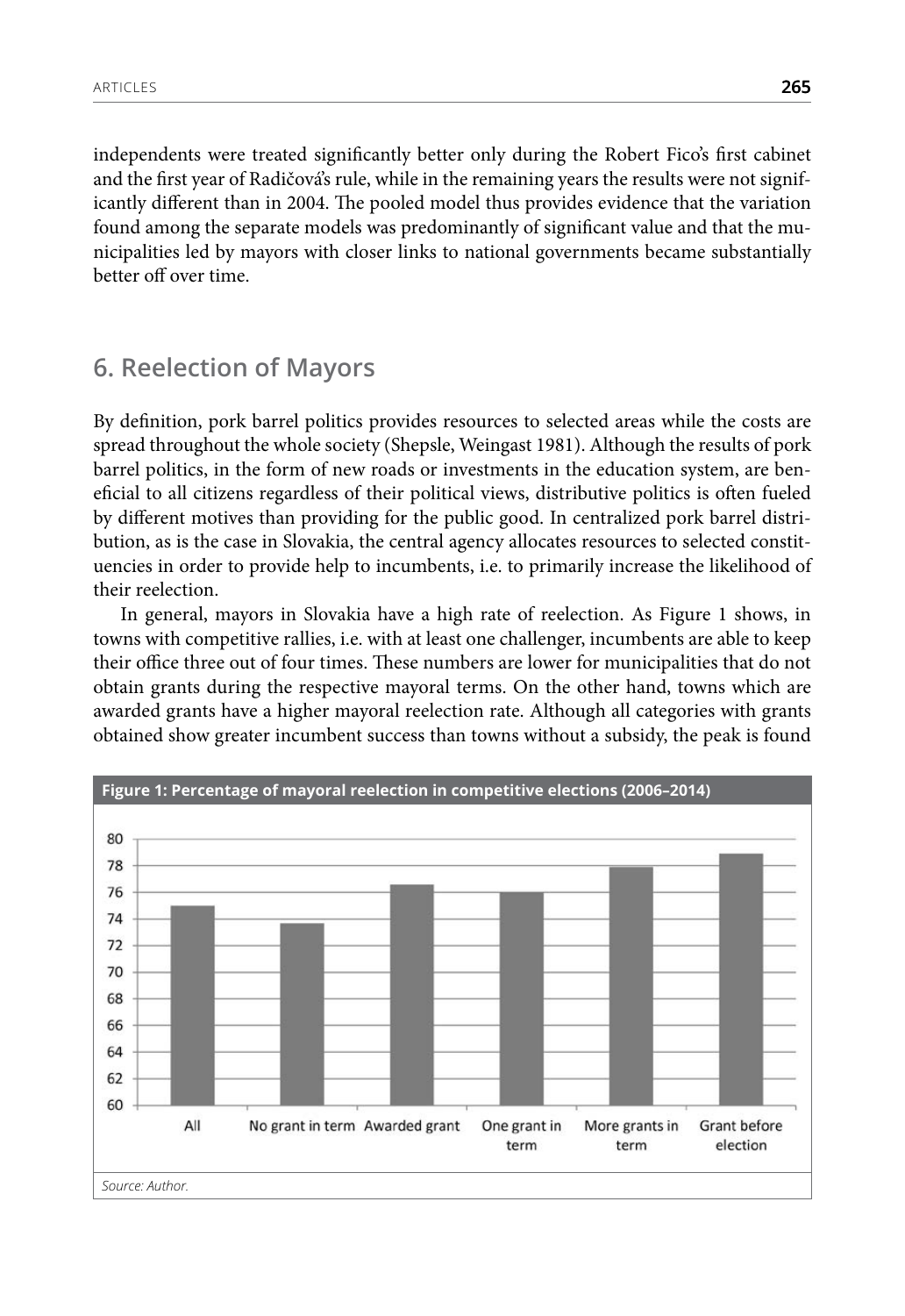for multiple grants in a term and for grants awarded in the most recent distribution round before a local election. These descriptive results are thus found to be in accordance with our expectations.

In order to examine these effects more thoroughly, a logistic regression is used. Only towns with at least two contenders including the incumbent are included in the analysis. The towns with an incumbent not running for office and towns with only the incumbent in the race are not calculated because for the former reelection is impossible, and for the latter reelection is the only option. The models thus contain only municipalities which may theoretically score each of the values of the dependent variable. To address the three hypotheses (H3 to H5) only towns with mayors who served the full term are included in the analysis. A model pooling data from all local elections was calculated (not reported in a table) which showed that the findings between each election are not significantly different. This allows the creation of one joint model for all three analyzed local rallies for each of the three scenarios.

| Table 6: Reelection of mayors (B coefficients)                         |            |            |              |  |  |  |
|------------------------------------------------------------------------|------------|------------|--------------|--|--|--|
|                                                                        | Model 1    | Model 2    | Model 3      |  |  |  |
| Awarded grant                                                          | $.110*$    | $\cdot$ .  | $\ldots$     |  |  |  |
|                                                                        | (1.117)    |            |              |  |  |  |
| One grant                                                              | $\ldots$   | .077       | $\cdot\cdot$ |  |  |  |
|                                                                        |            | (1.080)    |              |  |  |  |
| <b>More Grants</b>                                                     | $\ldots$   | $.173*$    | $\ldots$     |  |  |  |
|                                                                        |            | (1.189)    |              |  |  |  |
| Grant before election                                                  | $\ldots$   |            | $.262***$    |  |  |  |
|                                                                        |            |            | (1.299)      |  |  |  |
| Population                                                             | .006       | .006       | .006         |  |  |  |
|                                                                        | (1.006)    | (1.006)    | (1.006)      |  |  |  |
| Unemployment                                                           | $.008***$  | $.008***$  | $.008***$    |  |  |  |
|                                                                        | (1.008)    | (1.008)    | (1.008)      |  |  |  |
| Challengers                                                            | $-351***$  | $-351***$  | $-0.350***$  |  |  |  |
|                                                                        | (.704)     | (.704)     | (.705)       |  |  |  |
| Constant                                                               | $1.732***$ | $1.730***$ | $1.710***$   |  |  |  |
|                                                                        | (5.653)    | (5.643)    | (5.527)      |  |  |  |
| Nagelkerke R Sq                                                        | 0.068      | 0.068      | 0.070        |  |  |  |
| N                                                                      | 5,589      | 5,589      | 5,589        |  |  |  |
| Odds ratio in parentheses. * $p < .1$ , ** $p < .05$ , *** $p < .01$ . |            |            |              |  |  |  |
| Source: Author.                                                        |            |            |              |  |  |  |

Table 6 presents the results of the analysis. First, the controls are discussed. The population of towns is found to have no effect. Hence, mayors in Slovak municipalities enjoy rather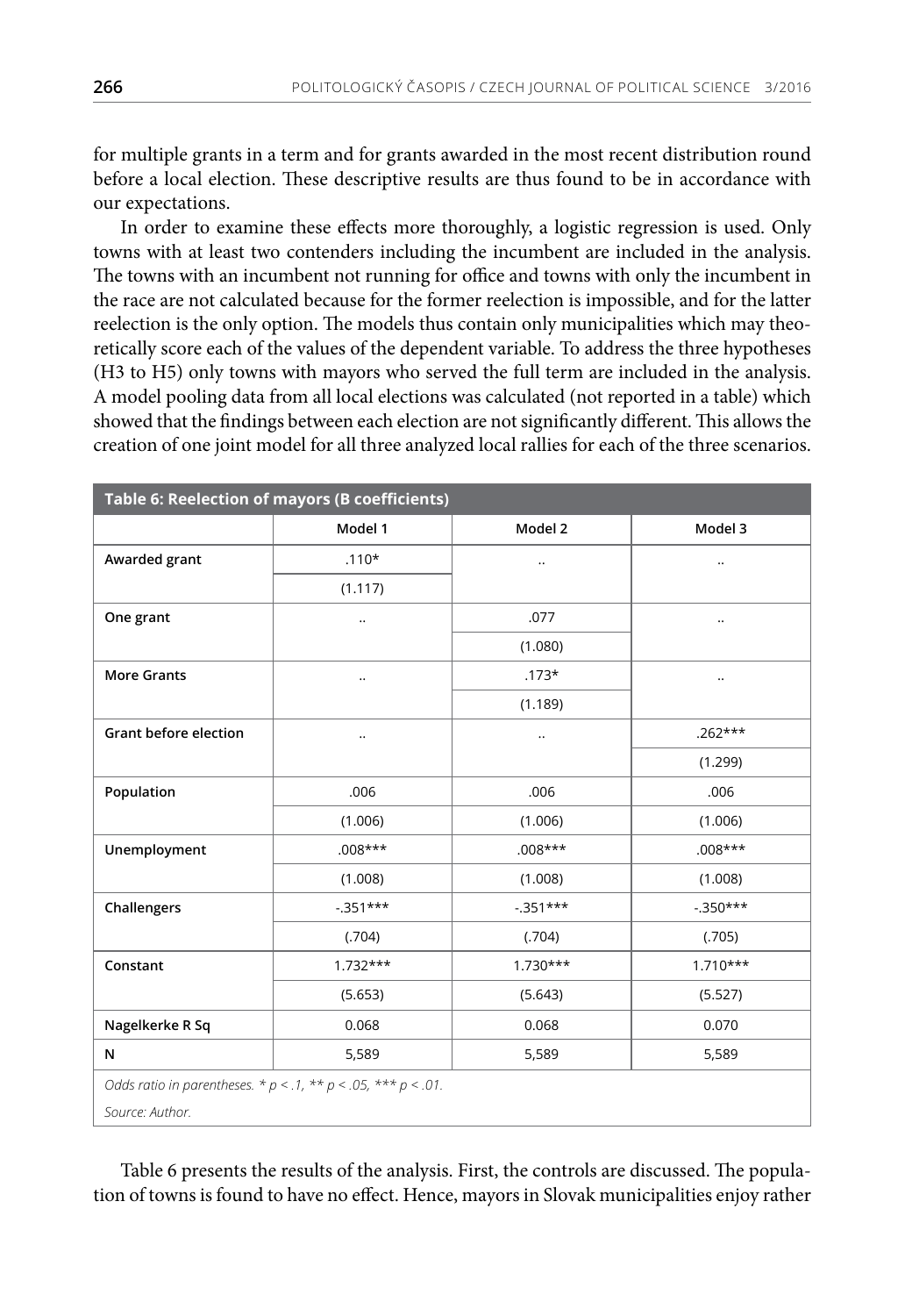the same prospects for reelection regardless of the number of inhabitants. In respect to economic development, the variable covering the unemployment has some effect, although it works against the expectation. With a higher unemployment rate, mayors are more likely to become reelected and thus they do not suffer from a weaker local economy.

Based on the regression outcomes, the reelection of incumbents is affected by the level of competition in the rallies. With an increasing number of challengers, the chances that defending mayors have of staying in office decrease. Hence, while the presence of more challengers gives voters more options, the results suggest that this does not lead them to split their votes; instead it poses a threat to the incumbents. Defending mayors are thus less vulnerable in less competitive rallies and their prospects become worse if more challengers stand against them.

Most importantly, the results confirm that studying the effects of pork barrel politics is a vital part of the research. Based on the outcomes, local grants in Slovakia increase the likelihood of mayoral reelection. Model 1 shows that mayors whose municipalities receive at least a single grant during their term have better prospects of defending their office. More specifically, this effect enhances their odds for reelection by nearly 12 per cent.

The regression analysis confirms that the number of grants obtained is also relevant. Based on Model 2, mayors who receive more subsidies during their term are better off. The estimates show that obtaining a single grant leads to greater chances of reelection, however this finding is not statistically significant. On the other hand, more subsidies allocated to towns have a significant and stronger positive effect on incumbent reelection. Mayors who lead such municipalities are given a 19 percentage point increase on their electoral prospects. These results thus suggest that the amount of received subsidies is important as it provides the local leadership with more opportunities to present their capabilities to their voters.

Finally, the results in Model 3 indicate that timing is a crucial factor. Of all individual grants, those awarded in the final round before the actual election are found to be most valuable. According to the analysis, recently awarded grants give local incumbents a 30 per cent boost in their probability of reelection. This is more than the effect found in Model 1 which suggests that subsidies distributed in the final round before an election have the potential to overshadow grants allocated earlier in the electoral cycle. What is more, their impact is even stronger than the effect of more grants allocated in a single term as presented in Model 2. Hence for mayors seeking reelection, even a single grant received in the final distribution round before the local rally may be more fruitful than resources arriving earlier in the term, even if they are repeatedly distributed.

The results of this analysis support all three hypotheses regarding this part of the paper. As expected in H3, local grants increase the likelihood of reelection for incumbents. H4 is supported by the finding that grants distributed in the final round before an election (Model 3) have a stronger effect than the allocated grants have in general (Model 1). Finally, the H5 hypothesis is also confirmed, as the outcomes in Model 2 show that more subsidies awarded during a term give the mayors better prospects for reelection than a single grant does. The last section of this paper discusses the findings and provides final conclusions.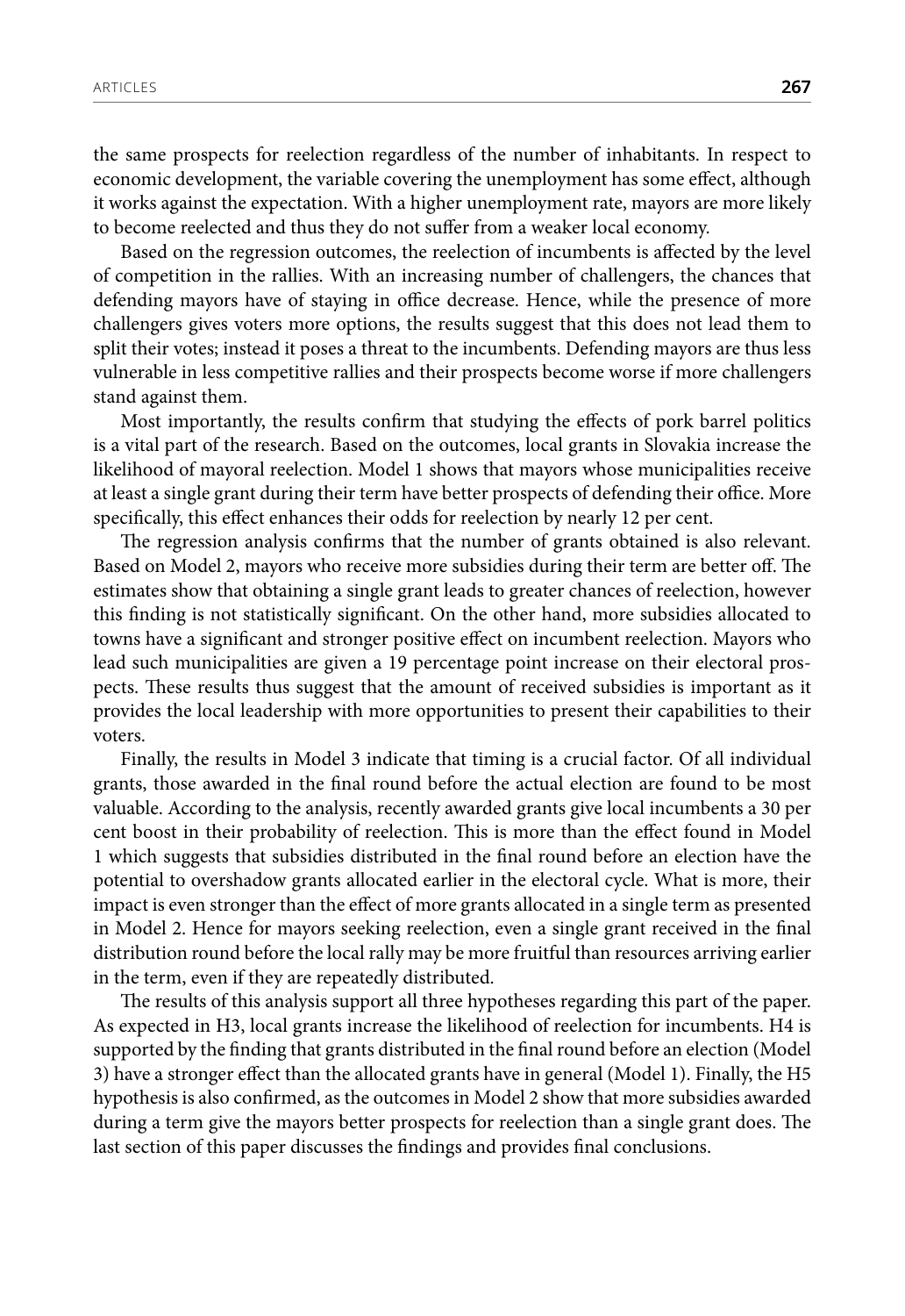## **7. Conclusions**

A great amount of research has been devoted to the area of distributive politics. Authors have found that the discretionary allocation of public resources leads to rewarding loyal political representatives while punishing others. When pork barrel politics takes a centralized form, national governments tend to distribute grants to constituencies in order to provide support to their own partisans and to increase their electoral prospects. This paper tested these theoretical expectations on the case of local grants in Slovakia. It found support for existing bias in the distribution process which provides advantage to towns led by mayors with closer ties to the government. The results also show that subsidies increase the electoral prospects of local incumbents when seeking reelection.

The Slovak case provides important contributions to the literature. The setting of the distribution process analyzed in this paper requires towns to file requests for obtaining the grants. Given that this demand from municipalities exceeds the supply provided by the Ministry of Finance, in the end, only some towns succeed with their requests while many towns receive no funding at all. In such an environment, the key to understanding the distribution outcomes lies in focusing on access to the grants rather than on the amounts of resources awarded. This is even more relevant if the grants are of similar value (as is the case of Slovakia), and the comparison of money given to recipients of different political affiliations may produce a false impression that the whole process is fair. Thus for discretional distribution programs with limited access to resources for the applicants, the crucial question might be not 'how much money is being distributed' but 'who is being awarded'.

Based on the existing literature, in centralized distribution processes governments tend to allocate resources primarily to areas controlled by their candidates (cf. Gaunt 1999; Veiga and Veiga 2014). However, these results are provided mainly by studies that concentrate either on single-party governments or on coalition governments treated as solid units. The case of Slovakia analyzed in this paper shows that this approach towards coalition cabinets has its limits. If the allocation is directly controlled by only one of the ruling parties then more priority might be given to funneling grants to areas led by representatives of this party rather than to those controlled by nominees of other coalition members. Under such conditions, treating local representatives from the governmental parties as a single category excludes uncovering differences that might arise due to their different partisan affiliations. Hence this paper suggests that studies about countries with coalition cabinets should treat local incumbents from the party controlling the distribution programs separately from nominees of other governmental parties, as only this type of approach can show the existing internal dynamics in a cabinet.

Equally as important as distribution are its consequences. Using a sample of three local elections in Slovakia, this article supports the expectation that, in general, grants contribute to the reelection of incumbents. What is more, additional grants during the term help the incumbents even more, as they give them more opportunities to attract voters. Similarly, subsidies awarded in the final round before the actual elections are more valuable than those given earlier in the term. This paper thus shows that the role of public resources in increasing the likelihood of incumbent reelection might even be enhanced by the specific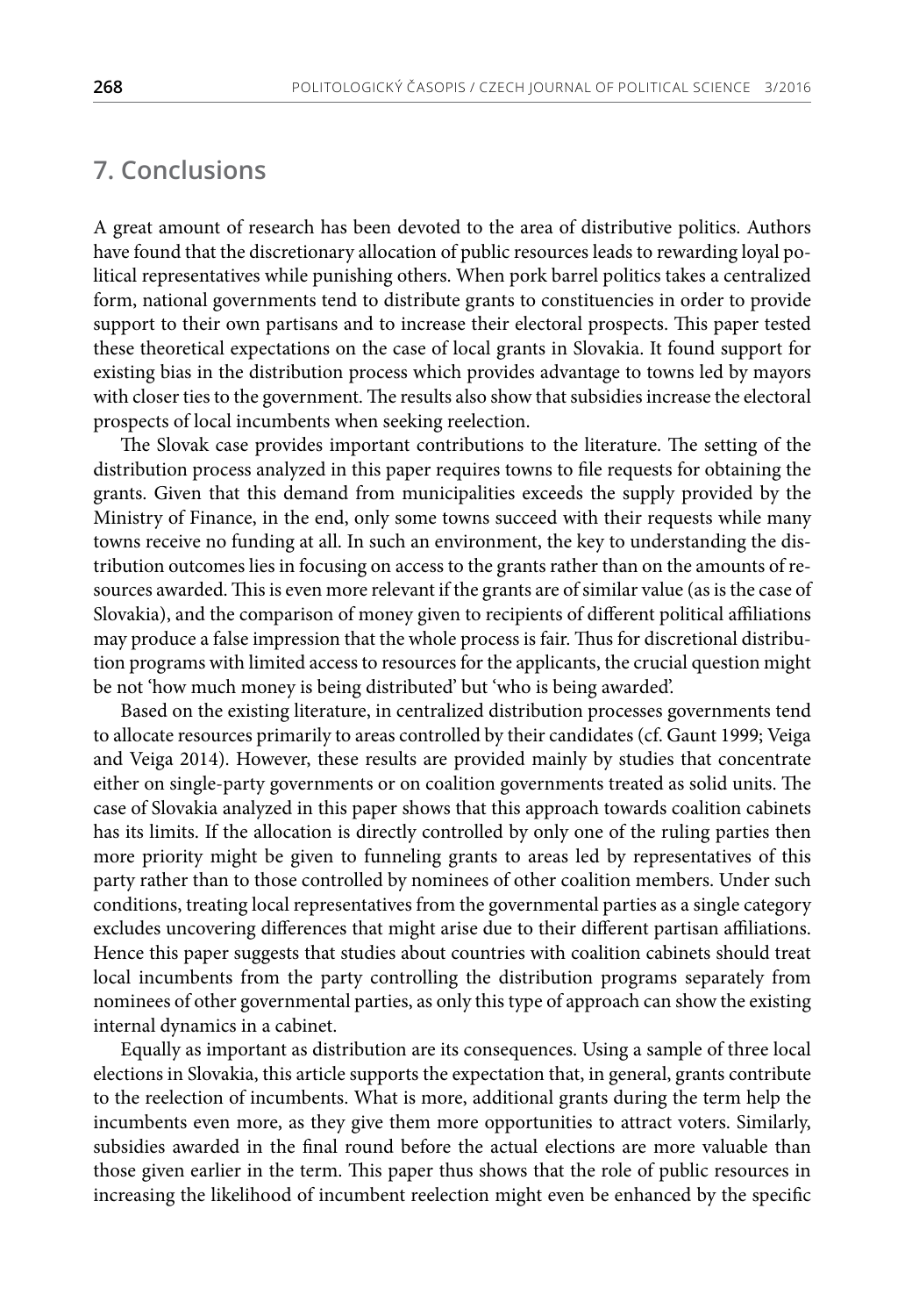patterns of distribution concerning amount or timing of grants. Hence, with proper tactics, governments are able to gather public resources collected as taxes and effectively transform them into some form of campaign support for their own partisans at the local level. This finding can be generally applied, but it is primarily applicable for countries with directly elected local leaders, as these representatives may use the obtained grants to convince voters of their capabilities in their election campaigns.

The Slovak case also brings up another interesting topic regarding the electoral prospects of incumbents. As shown in this paper, the funding program includes minimum and maximum grants amounts, with 13,500 EUR being the top. Given the found positive effect of subsidies on mayoral reelection in Slovakia, it seems that even pork barrel politics based on modest amounts of money may still have important political consequences. The findings in this paper thus suggest that the sole psychological effect of awarded grants might be worth more than the money itself, however more testing of this argument is in place.

Finally, some limits of this paper should be pointed out. First, it might be discussed whether unemployment serves as a proper proxy for the economic development of towns. Other economic indicators such as GDP, mean income etc. could be used in its place, however in Slovakia these variables are not available for the local level but only for higher territorial units which do not correspond to the towns as the unit of analysis. The second point addresses the reelection of mayors. Here it could be expected that the electoral prospects of local incumbents are affected by the overall performance of municipalities as seen from the point of view of the voters (cf. Oliver et al. 2012). Although including such measurements could improve the models, as with the previous point, no such data is available in the Slovak case. The third and last limitation is devoted to the potential of grants to influence the local rallies. The basic presumption is that local incumbents use the obtained public resources as a sign of their good work in front of their voters. However, there is no variable that is able to assess whether and how mayors truly use this opportunity. What is more, if incumbents do use grants as a part of their campaign, there is no data measuring the reach of such activities in terms of the share of voters that recognize it. To sum up, the depicted limitations can play their role but they do not pose a major challenge to the findings in this paper. The outcomes found regarding the important aspects of distribution politics and the effect of grants on the reelection of local incumbents in the Slovak case have potentially broad implications and further research should test them on other countries.

#### **Footnotes:**

- 1. The mean sums of local grants in Slovakia differ between years but within each year they are rather similar regardless of the political affiliation of mayors. More specifically, the mean sum of grants given to towns led by governmental mayors was not the highest in any of the analyzed years.
- 2. During the analyzed 2004–2014 period, less than 0.4 per cent of all allocated grants (21 out of more than 5,400) were given to the two cities and their parts. Thus, more than 99.6 per cent of all grants are included in the analysis.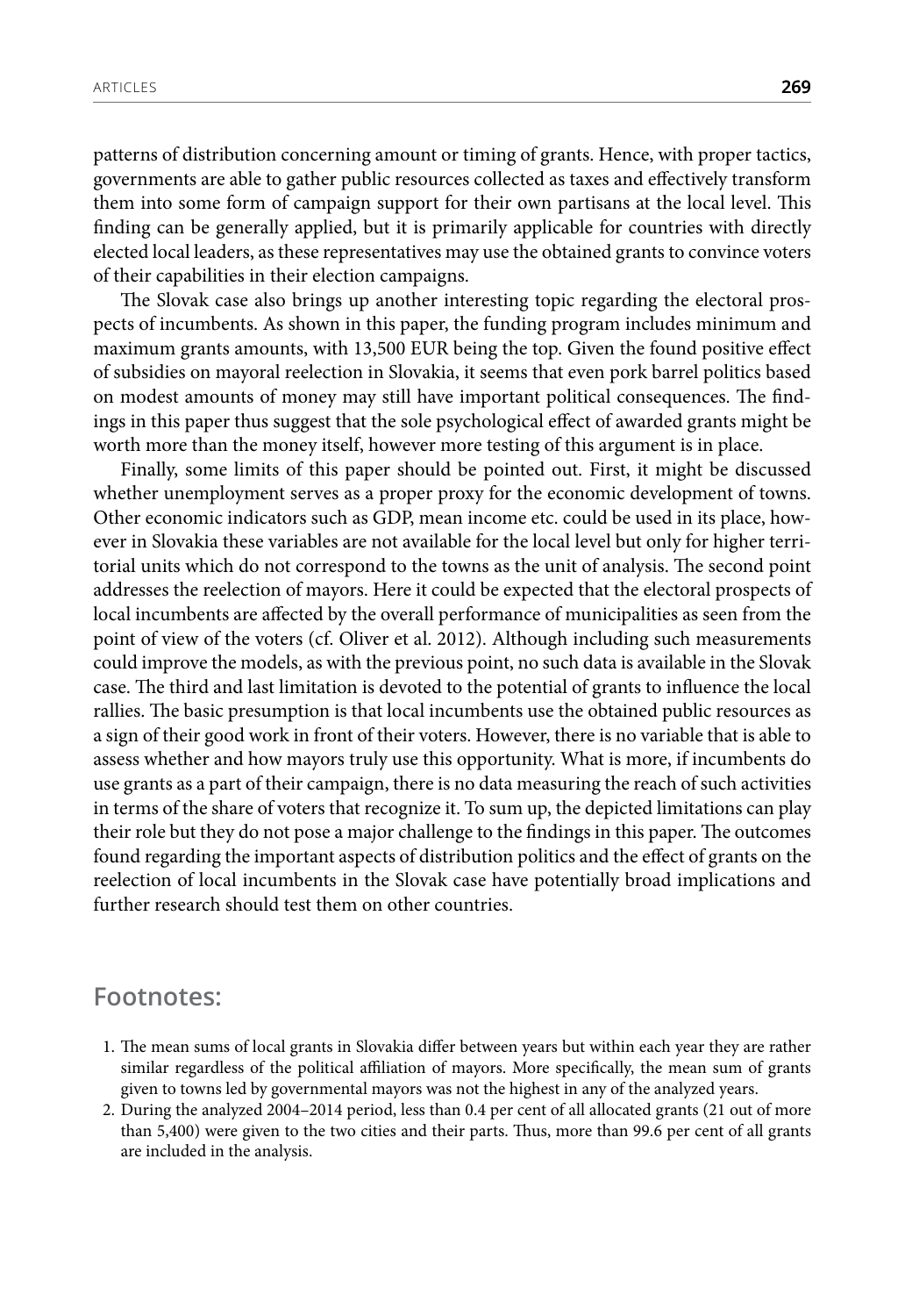### **References:**

- Ames, Barry. 1995. 'Electoral Rules, Constituency Pressures, and Pork Barrel: Bases of Voting in the Brazilian Congress.' *The Journal of Politics* 57, no. 2, 324–343.
- Ansolabehere, Stephen and Snyder, James. M. 2006. 'Party Control of State Government and the Distribution of Public Expenditures.' *Scandinavian Journal of Economics* 108, no. 4, 547–569.
- Bernhardt, Dan and Dubey, Sangita and Hughson, Eric. 2004. 'Term limits and pork barrel politics.' *Journal of Public Economics* 88 no. 12, 2383–2422.
- Bickers, Kenneth N. and Stein, Robert M. 1996. 'The Electoral Dynamics of the Federal Pork Barrel.' *American Journal of Political Science* 40, no. 4, 1300–1326.
- Buiatti, Cesare and Carmeci, Gaetano and Mauro, Luciano. 2014. 'The origins of the public debt of Italy: Geographically dispersed interests?' *Journal of Policy Modeling* 36, no. 1, 43–62.
- Bullock, Charles S. and Hood, M. V. 2005. 'When Southern Symbolism Meets the Pork Barrel: Opportunity for Executive Leadership.' *Social Science Quarterly* 86, no. 1, 69–86.
- Costa-I-Font, Joan and Rodriguez-Orregia, Eduardo and Lunapla, Dario. 2003. 'Political competition and pork-barrel politics in the allocation of public investment in Mexico.' *Public Choice* 116, no. 1–2, 185–204.
- De la Fuente, Angel and Vives, Xavier and Dolado, Juan J. and Faini, Riccardo. 1995. 'Infrastructure and Education as Instruments of Regional Policy: Evidence from Spain.' *Economic Policy* 10, no. 20, 13–51.
- De La O, Ana. 2013. 'Do Conditional Cash Transfers Affect Electoral Behavior? Evidence from a Randomized Experiment in Mexico.' *American Journal of Political Science* 57, no. 1, 1–14.
- DeBacker, Jason. 2010. 'The price of pork: The seniority trap in the U.S. House.' *Journal of Public Economics* 95, no. 1–2, 63–78.
- Del Rossi, Alison F. 1995. 'The politics and economics of pork barrel spending: The case of federal financing of water resources development.' *Public Choice* 85, no. 3–4, 285–305.
- Denemark, David. 2000. 'Partisan Pork Barrel in Parliamentary Systems: Australian Constituency-Level Grants.' *The Journal of Politics* 62, no. 3, 896–915.
- Denemark, David. 2014. 'Partisan Pork-Barrel, Independents and Electoral Advantage: Australia's Regional Partnerships Program in 2004.' *Australian Journal of Politics & History* 60, no. 4, 564–579.
- Evans, Diana. 2004. *Greasing the Wheels. Using Pork Barrel Projects to Build Majority Coalitions in Congress*. Cambridge: Cambridge University Press.
- Gaunt, Clive. 1999. 'Sports Grants and the Political Pork Barrel: An Investigation of Political Bias in the Administration of Australian Sports Grants.' *Australian Journal of Political Science* 34, no. 1, 63–74.
- Golden, Miriam A. and Picci, Lucio. 2008. 'Pork-Barrel Politics in Postwar Italy, 1953–94.' *American Journal of Political Science* 52, no. 2, 268–289.
- Hazakis, Konstantinos J. and Ioannidis, Panagiotis G. 2014. 'The impact of the local government institutional framework on the distribution of intergovernmental grants: Greek Republic as a case study.' *European Journal of Spatial Development* (http://www.nordregio.se/Global/EJSD/Refereed%20articles/refereed55.pdf).
- Hoare, Anthony G. 1992. 'Transport investment and the political pork barrel: a review and the case of Nelson, New Zealand.' *Transport Reviews* 12, no. 2, 133–151.

*Law 583/2004 about Budgetary Rules of Local Governments.*

- Levitt, Steven D. and Snyder, James M. 1997. 'The Impact of Federal Spending on House Election Outcomes.' *The Journal of Political Economy* 105, no. 1, 30–53.
- Lewis-Beck, Michael S. and Nadeau, Richard. 2011. 'Economic voting theory: Testing new dimensions.' *Electoral Studies* 30, no. 2, 288–294.
- Limosani, Michele and Navarra, Pietro. 2001. 'Local pork-barrel politics in national pre-election dates: The case of Italy.' *Public Choice* 106, no. 3–4, 317–326.